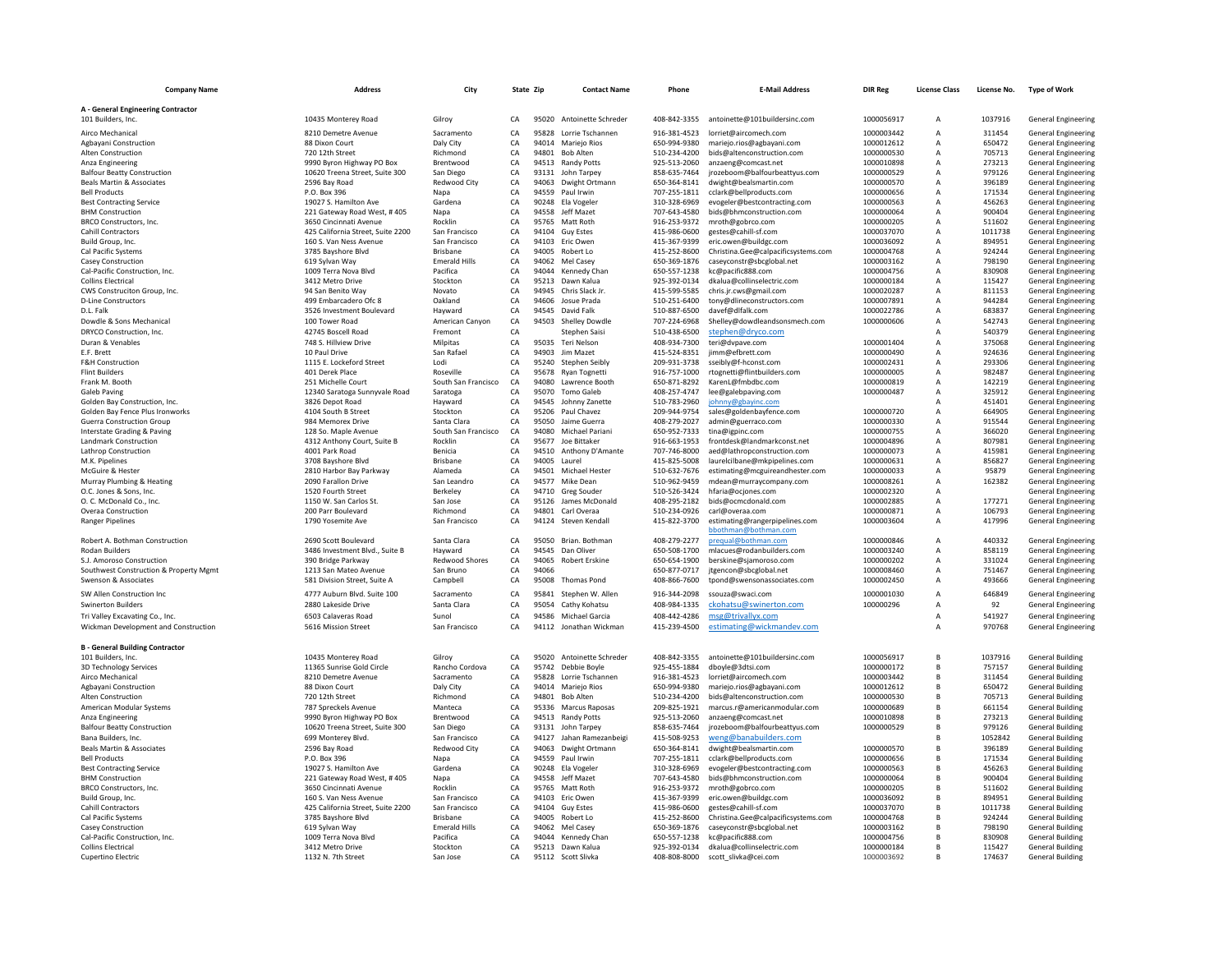| CWS Construciton Group, Inc.                                                     | 94 San Benito Way                                      | Novato                           | CA            |                | 94945 Chris Slack Jr.                        | 415-599-5585                 | chris.jr.cws@gmail.com                                                       | 1000020287               | B                                | 811153           | <b>General Building</b>                            |
|----------------------------------------------------------------------------------|--------------------------------------------------------|----------------------------------|---------------|----------------|----------------------------------------------|------------------------------|------------------------------------------------------------------------------|--------------------------|----------------------------------|------------------|----------------------------------------------------|
| <b>D-Line Constructors</b>                                                       | 499 Embarcadero Ofc 8                                  | Oakland                          | CA            |                | 94606 Josue Prada                            | 510-251-6400                 | tony@dlineconstructors.com                                                   | 1000007891               | B                                | 944284           | <b>General Building</b>                            |
| D.L. Falk                                                                        | 3526 Investment Boulevard                              | Hayward                          | CA            |                | 94545 David Falk                             | 510-887-6500                 | davef@dlfalk.com                                                             | 1000022786               | B                                | 683837           | <b>General Building</b>                            |
| Coulter Construction                                                             | 1961 Old Middlefield Way                               | Mountain View                    | CA            | 94043          | <b>Bill McNamara</b>                         | 650-964-8229                 | bill@coulterconst.com                                                        | 1000004886               | B <sub>1</sub>                   | 440847           | <b>General Building</b>                            |
| Digital Networks Group, Inc.<br>Div 15 Tech. Inc.                                | 20382 Hermana Cirlcle<br>3400 LaGrande Blvd.           | Lake Forest<br>Sacramento        | CA<br>CA      | 92630<br>95823 | Mike Stammire<br>Nancy Briant                | 949-428-6333<br>916-853-1660 | salessupport@digitalnetworksgroup.com<br>nancyb@div15tech.com                | 1000001928<br>1000009841 | B <sub>1</sub><br>B              | 822511<br>828203 | <b>General Building</b><br><b>General Building</b> |
| Dowdle & Sons Mechanical                                                         | 100 Tower Road                                         | American Canvon                  | CA            | 94503          | Shelley Dowdle                               | 707-224-6968                 | Shelley@dowdleandsonsmech.com                                                | 1000000606               | B                                | 542743           | <b>General Building</b>                            |
| F.F. Brett                                                                       | 10 Paul Drive                                          | San Rafael                       | CA            | 94903          | <b>Jim Mazet</b>                             | 415-524-8351                 | jimm@efbrett.com                                                             | 1000000490               | B <sub>1</sub>                   | 924636           | <b>General Building</b>                            |
| Elco Electric, Inc.                                                              | 258 Kinney Drive                                       | San Jose                         | CA            |                | 95112 Veronica Ortiz                         | 408-434-6601                 | veronica@elco-electric.com                                                   |                          | B                                | 826975           | <b>General Building</b>                            |
| Environmental Systems, Inc.                                                      | 3353 De La Cruz Blvd                                   | Santa Clara                      | CA            | 95054          | Donna Nyblom                                 | 408-980-1711                 | dnyblom@esite.net                                                            | 1000001175               | B                                | 422478           | <b>General Building</b>                            |
| Enviroplex, Inc.                                                                 | 4777 E. Carpenter Road                                 | Stockton                         | CA            | 95215          | Gaylene Givens                               | 209-466-8000                 | gaylene.givens@enviroplex.com                                                | 1000005676               | B <sub>1</sub>                   | 640557           | <b>General Building</b>                            |
| <b>Escon Builders</b>                                                            | 29516 Union City Blvd.                                 | <b>Union City</b>                | CA            | 94587          |                                              | 510-475-1486                 | reza@esconbuilders.com                                                       |                          | B                                | 846755           | <b>General Building</b>                            |
| F&H Construction                                                                 | 1115 E. Lockeford Street                               | Lodi                             | CA            |                | 95240 Stephen Seibly                         | 209-931-3738                 | sseibly@f-hconst.com                                                         | 1000002431               | B                                | 293306           | <b>General Building</b>                            |
| <b>Fix Painting Company</b>                                                      | 23003 Ventura Blvd.                                    | Woodland Hills                   | CA            | 91364          | Andreas / Dimitar                            | 818-225-0633                 | aloizu@hotmail.com                                                           |                          | B                                | 467787           | General Building                                   |
| <b>Flint Builders</b>                                                            | 401 Derek Place                                        | Roseville                        | CA            |                | 95678 Ryan Tognetti                          | 916-757-1000                 | rtognetti@flintbuilders.com                                                  | 1000000005               | B                                | 982487           | <b>General Building</b>                            |
| Foothill AC & Heating<br>Frank M. Booth                                          | 17419 Farley Road West<br>251 Michelle Court           | Los Gatos<br>South San Francisco | CA<br>CA      | 95030<br>94080 | <b>Steve Davies</b><br>Lawrence Booth        | 408-395-2500<br>650-871-8292 | steve@foothillac.com<br>KarenL@fmbdbc.com                                    | 1000000433<br>1000000819 | B<br>B                           | 363862<br>142219 | <b>General Building</b><br>General Building        |
| GED Home Improvement Services                                                    | 4509 Via La Paz                                        | Union City                       | CA            | 94587          | Gilbert Delizo                               | 408-838-2391                 | GilbertDelizo.GED@gmail.com                                                  |                          | B                                | 962070           | <b>General Building</b>                            |
| Golden Bay Construction, Inc.                                                    | 3826 Depot Road                                        | Hayward                          | CA            |                | 94545 Johnny Zanette                         | 510-783-2960                 | johnny@gbayinc.com                                                           |                          | B                                | 451401           | <b>General Building</b>                            |
| Golden Bay Fence Plus Ironworks                                                  | 4104 South B Street                                    | Stockton                         | CA            | 95206          | Paul Chavez                                  | 209-944-9754                 | sales@goldenbayfence.com                                                     | 1000000720               | B                                | 664905           | <b>General Building</b>                            |
| Gonsalves & Stronck Construction                                                 | 10002 Washington Street                                | San Carlos                       | CA            | 94070          | <b>William Stronck</b>                       | 650-802-2960                 | leldredge@gs-construction.com                                                | 1000008281               | $\overline{B}$                   | 672769           | General Building                                   |
| <b>Grand Electric Construction</b>                                               | 133 Tanforan Avenue                                    | San Bruno                        | CA            | 94066          | Sam                                          | 650-588-5678                 | sam@grandelec.com                                                            | 1000003151               | B                                | 948360           | General Building                                   |
| Guerra Construction Group                                                        | 984 Memorex Drive                                      | Santa Clara                      | CA            | 95050          | Jaime Guerra                                 | 408-279-2027                 | admin@guerraco.com                                                           | 1000000330               | B                                | 915544           | <b>General Building</b>                            |
| <b>Indoor Environmental Service</b>                                              | 1512 Silica Avenue                                     | Sacramento                       | CA            | 95815          | Bert Johnson                                 | 916-570-1013                 | bjohnson@ies-hvac.com,                                                       | 1000000166               | В                                | 646794           | General Building                                   |
| Ingram Fire Protection                                                           | 23785 Cabot Blvd., Suite 301                           | Hayward                          | CA            | 94545 Amy      |                                              | 650-437-6000                 | amy.ingram@ingramfire.com                                                    | 1000003974               | В                                | 985475           | <b>General Building</b>                            |
| <b>Kent Construction</b>                                                         | 8505 Church Street, Suite 12                           | Gilroy                           | CA            | 95020          | Larry Kent                                   | 408-846-5550                 | lkent@kentconstruction.com                                                   | 1000000417               | B                                | 732986           | <b>General Building</b>                            |
| <b>Landmark Construction</b><br>Lathrop Construction                             | 4312 Anthony Court, Suite B<br>4001 Park Road          | Rocklin<br>Benicia               | CA<br>CA      |                | 95677 Joe Bittaker<br>94510 Anthony D'Amante | 916-663-1953<br>707-746-8000 | frontdesk@landmarkconst.net<br>aed@lathropconstruction.com                   | 1000004896<br>1000000073 | B<br>B                           | 807981<br>415981 | General Building<br><b>General Building</b>        |
| M.K. Pipelines                                                                   | 3708 Bayshore Blvd                                     | Brisbane                         | CA            |                | 94005 Laurel                                 | 415-825-5008                 | laurelcilbane@mkpipelines.com                                                | 1000000631               | B                                | 856827           | <b>General Building</b>                            |
| McGuire & Hester                                                                 | 2810 Harbor Bay Parkway                                | Alameda                          | $\cap \Delta$ | 94501          | Michael Hester                               | 510-632-7676                 | estimating@mcguireandhester.com                                              | 1000000033               | B                                | 95879            | General Building                                   |
| O. C. McDonald Co., Inc.                                                         | 1150 W. San Carlos St.                                 | San Jose                         | CA            | 95126          | James McDonald                               | 408-295-2182                 | bids@ocmcdonald.com                                                          | 1000002885               | $\overline{B}$                   | 177271           | General Building                                   |
| Overaa Construction                                                              | 200 Parr Boulevard                                     | Richmond                         | CA            | 94801          | Carl Overaa                                  | 510-234-0926                 | carl@overaa.com                                                              | 1000000871               | B <sub>1</sub>                   | 106793           | <b>General Building</b>                            |
| Premier Builders, Inc                                                            | 5780 Obata Way, Suite B                                | Gilroy                           | CA            | 95020          | Connor Farotte                               | 408-847-4622                 | connor@premierbuilders-ca.com                                                | 1000008363               | B                                | 939152           | <b>General Building</b>                            |
| R. C. Benson & Sons. Inc.                                                        | 1959 Leghorn Street, Suite A                           | <b>Mountain View</b>             | CA            | 94043          | <b>Rich Benson</b>                           | 650-965-7139                 | rich@rcbensonsons.com                                                        | 1000004426               | B                                | 266650           | <b>General Building</b>                            |
| <b>Ranger Pinelines</b>                                                          | 1790 Yosemite Ave                                      | San Francisco                    | CA            |                | 94124 Steven Kendall<br>Brian, Bothman       | 415-822-3700                 | estimating@rangerpipelines.com                                               | 1000003604               | B <sub>1</sub><br>B <sub>1</sub> | 417996           | <b>General Building</b>                            |
| Robert A. Bothman Construction<br><b>Rodan Builders</b>                          | 2690 Scott Boulevard<br>3486 Investment Blvd., Suite B | Santa Clara<br>Havward           | CA<br>CA      | 95050          | 94545 Dan Oliver                             | 408-279-2277<br>650-508-1700 | bbothman@bothman.com/prequal@bothman 1000000846<br>mlacues@rodanbuilders.com | 1000003240               | B                                | 440332<br>858119 | <b>General Building</b><br>General Building        |
| S & H Construction, Inc.                                                         | 5560 Boscell Common                                    | Fremont                          | CA            | 94538          | <b>Harmett Anand</b>                         | 510-579-7382                 | shcalifornia@yahoo.com                                                       | 1000000362               | B <sub>1</sub>                   | 786358           | <b>General Building</b>                            |
| Sausal Corporation                                                               | 3550 Willow Pass Road                                  | Concord                          | CA            | 94519          | Josh Ward                                    | 925-568-2200                 | iosh@sausal.net                                                              |                          | B <sub>1</sub>                   | 281425           | <b>General Building</b>                            |
| S.J. Amoroso Construction                                                        | 390 Bridge Parkway                                     | Redwood Shores                   | CA            | 94065          | <b>Robert Erskine</b>                        | 650-654-1900                 | berskine@siamoroso.com                                                       | 1000000202               | B                                | 331024           | <b>General Building</b>                            |
| Silver Creek Industries                                                          | 2830 Barrett Avenue                                    | Perris                           | CA            | 92571          | Magaly Gutierrez                             | 951-943-5393                 | mgutierrez@silver-creek.net                                                  | 1000002864               | $\overline{B}$                   | 855259           | <b>General Building</b>                            |
| Southwest Construction & Property Mgmt                                           | 1213 San Mateo Avenue                                  | San Bruno                        | CA            | 94066          |                                              | 650-877-0717                 | jtgencon@sbcglobal.net                                                       | 1000008460               | $\overline{B}$                   | 751467           | <b>General Building</b>                            |
| <b>Strawn Construction</b>                                                       | 1140 Pedro Street                                      | San Jose                         | CA            | 95126          | Randy Strawn                                 | 408-286-1299                 | estimating@scmdinc.com                                                       | 1000000867               | B                                | 927286           | <b>General Building</b>                            |
| Swenson & Associates                                                             | 581 Division Street, Suite A                           | Campbell                         | CA            | 95008          | <b>Thomas Pond</b>                           | 408-866-7600                 | tpond@swensonassociates.com                                                  | 1000002450               | B                                | 493666           | General Building                                   |
| SW Allen Construction Inc                                                        | 4777 Auburn Blvd. Suite 100                            | Sacramento                       | CA            | 95841          | Stephen W. Allen                             | 916-344-2098                 | ssouza@swaci.com                                                             | 1000001030               | B                                | 646849           | <b>General Building</b>                            |
| <b>Swinerton Builders</b>                                                        | 2880 Lakeside Drive                                    | Santa Clara<br>Fremont           | CA<br>CA      | 95054<br>94539 | Cathy Kohatsu                                | 408-984-1335                 | ckohatsu@swinerton.com                                                       | 100000296                | B<br>B                           | 92<br>483939     | <b>General Building</b>                            |
| Syserco<br>Tri Valley Excavating Co., Inc.                                       | 215 Fourier Avenue<br>6503 Calaveras Road              | Sunol                            | CA            | 94586          | Michael Garcia                               | 510-498-1171<br>408-442-4286 | info@syserco.com<br>msg@trivallyx.com                                        | 1000010773               | $\overline{A}$                   | 541927           | <b>General Building</b><br>General Building        |
| <b>VLA Construction Inc.</b>                                                     | 22815 Ventura Blvd. #157                               | Woodland Hills                   | CA            | 91364          | Veronique Loizu                              | 818-225-1800                 | VLAinc@hotmail.com                                                           |                          | B                                | 1040399          | General Building                                   |
| Vanden Bos                                                                       | 502 Guiseppe Court, #5                                 | Roseville                        | CA            | 95678          | Patrick Burke                                | 916-773-1500                 | Pat@vdbelectric.com                                                          | 1000000279               | B                                | 627898           | <b>General Building</b>                            |
| <b>Western Allied Mechanical</b>                                                 | 1180 O'Brien Drive                                     | Menlo Park                       | CA            | 94025          | Dawn Hahn                                    | 650-326-0750                 | dhahn@westernallied.com                                                      | 1000002007               | B                                | 826782           | General Building                                   |
| Wickman Development and Construction                                             | 5616 Mission Street                                    | San Francisco                    | CA            | 94112          | Jonathan Wickman                             | 415-239-4500                 | estimating@wickmandev.com                                                    |                          | B                                | 970768           | General Building                                   |
| <b>Zolman Construction</b>                                                       | 565B Bragato Road                                      | San Carlos                       | CA            | 94070          | Reza Zolfaghari                              | 650-802-9901                 | reza@zolman.com                                                              | 1000009143               | B                                | 540399           | General Building                                   |
| Zone 4 Construction, Inc.                                                        | 1022 Center Street                                     | San Carlos                       | CA            | 94070          | Gino Guidi                                   | 510-773-3352                 | respinoza@zone4contruction.com                                               |                          | B                                | 797500           | <b>General Building</b>                            |
| <b>C</b> - Specialty Contractor                                                  |                                                        |                                  |               |                |                                              |                              |                                                                              |                          |                                  |                  |                                                    |
| <b>C - 2 Insulation and Acoustical Contractor</b>                                |                                                        |                                  |               |                |                                              |                              |                                                                              |                          |                                  |                  |                                                    |
| Airco Mechanical                                                                 | 8210 Demetre Avenue                                    | Sacramento                       | CA            |                | 95828 Lorrie Tschannen                       |                              | 916-381-4523 lorriet@aircomech.com                                           | 1000003442               | C <sub>2</sub>                   | 311454           | Insulation & Acoustical                            |
| <b>Coulter Construction</b>                                                      | 1961 Old Middlefield Way                               | <b>Mountain View</b>             | CA            |                | 94043 Bill McNamara                          | 650-964-8229                 | bill@coulterconst.com                                                        | 1000004886               | C <sub>2</sub>                   | 440847           | <b>Insulation &amp; Acoustical</b>                 |
| Marina Mechanical                                                                | 799 Thornton Street                                    | San Leandro                      | CA            |                | 94577 Carl Koos                              | 510-614-3500                 | jwallace@marinam.com                                                         | 1000000582               | C <sub>2</sub>                   | 416198           | <b>Insulation &amp; Acoustical</b>                 |
| <b>Swinerton Builders</b>                                                        | 2880 Lakeside Drive                                    | Santa Clara                      | CA            |                | 95054 Cathy Kohatsu                          | 408-984-1335                 | ckohatsu@swinerton.com                                                       | 100000296                | C <sub>2</sub>                   | 92               | Insulation & Acoustical                            |
| C - 4 Boiler, Hot Water Heating and Steam Fitting Contractor<br>Airco Mechanical | 8210 Demetre Avenue                                    | Sacramento                       | CA            | 95828          | Lorrie Tschannen                             | 916-381-4523                 | lorriet@aircomech.com                                                        | 1000003442               | C4                               | 311454           | Boiler, HW& Steam Fit.                             |
| Aire Sheet Metal                                                                 | 1973 East Bayshore Road                                | Redwood City                     | CA            | 94063          | <b>Bobby Bramlett</b>                        | 650-364-8081                 | bob@airesm.com                                                               | 1000000307               | C4                               | 271264           | Boiler, HW& Steam Fit.                             |
| <b>Bay City Mechanical</b>                                                       | 4124 Lakeside Drive                                    | Richmond                         | CA            |                | 94806 Crystal Rougeau                        | 510-275-2309                 | crystal@baycitymech.com                                                      | 1000007529               | C4                               | 645126           | Boiler, HW& Steam Fit.                             |
| <b>Bell Products</b>                                                             | P.O. Box 396                                           | Napa                             | CA            |                | 94559 Paul Irwin                             | 707-255-1811                 | cclark@bellproducts.com                                                      | 1000000656               | C4                               | 171534           | Boiler, HW& Steam Fit.                             |
| Ciari Plumbing                                                                   | 1054 Elm Street                                        | San Jose                         | CA            |                | 95126 Alena Hernandez                        | 408-296-6010                 | alena@ciariplumbing.com                                                      | 1000003021               | C <sub>4</sub>                   | 828351           | Boiler, HW& Steam Fit.                             |
| Cal Pacific Systems                                                              | 3785 Bayshore Blvd                                     | Brisbane                         | CA            | 94005          | Robert Lo                                    | 415-252-8600                 | Christina.Gee@calpacificsystems.com                                          | 1000004768               | C4                               | 924244           | Boiler, HW& Steam Fit.                             |
| Dowdle & Sons Mechanical<br>Environmental Systems, Inc.                          | 100 Tower Road<br>3353 De La Cruz Blvd                 | American Canvon<br>Santa Clara   | CA<br>CA      | 94503<br>95054 | <b>Shelley Dowdle</b><br>Donna Nyblom        | 707-224-6968<br>408-980-1711 | Shelley@dowdleandsonsmech.com<br>dnyblom@esite.net                           | 1000000606<br>1000001175 | C4<br>C4                         | 542743<br>422478 | Boiler, HW& Steam Fit.<br>Boiler, HW& Steam Fit.   |
| Frank M. Booth                                                                   | 251 Michelle Court                                     | South San Francisco              | CA            | 94080          | Lawrence Booth                               | 650-871-8292                 | KarenL@fmbdbc.com                                                            | 1000000819               | C <sub>4</sub>                   | 142219           | Boiler, HW& Steam Fit.                             |
| Indoor Environmental Service                                                     | 1512 Silica Avenue                                     | Sacramento                       | CA            |                | 95815 Bert Johnson                           | 916-570-1013                 | rmonaghan@ies-hvac.com                                                       | 1000000166               | C4                               | 646794           | Boiler, HW& Steam Fit.                             |
| Marina Mechanical                                                                | 799 Thornton Street                                    | San Leandro                      | CA            | 94577          | Carl Koos                                    | 510-614-3500                 | jwallace@marinam.com                                                         | 1000000582               | C4                               | 416198           | Boiler, HW& Steam Fit.                             |
|                                                                                  |                                                        |                                  |               |                |                                              |                              |                                                                              |                          |                                  |                  |                                                    |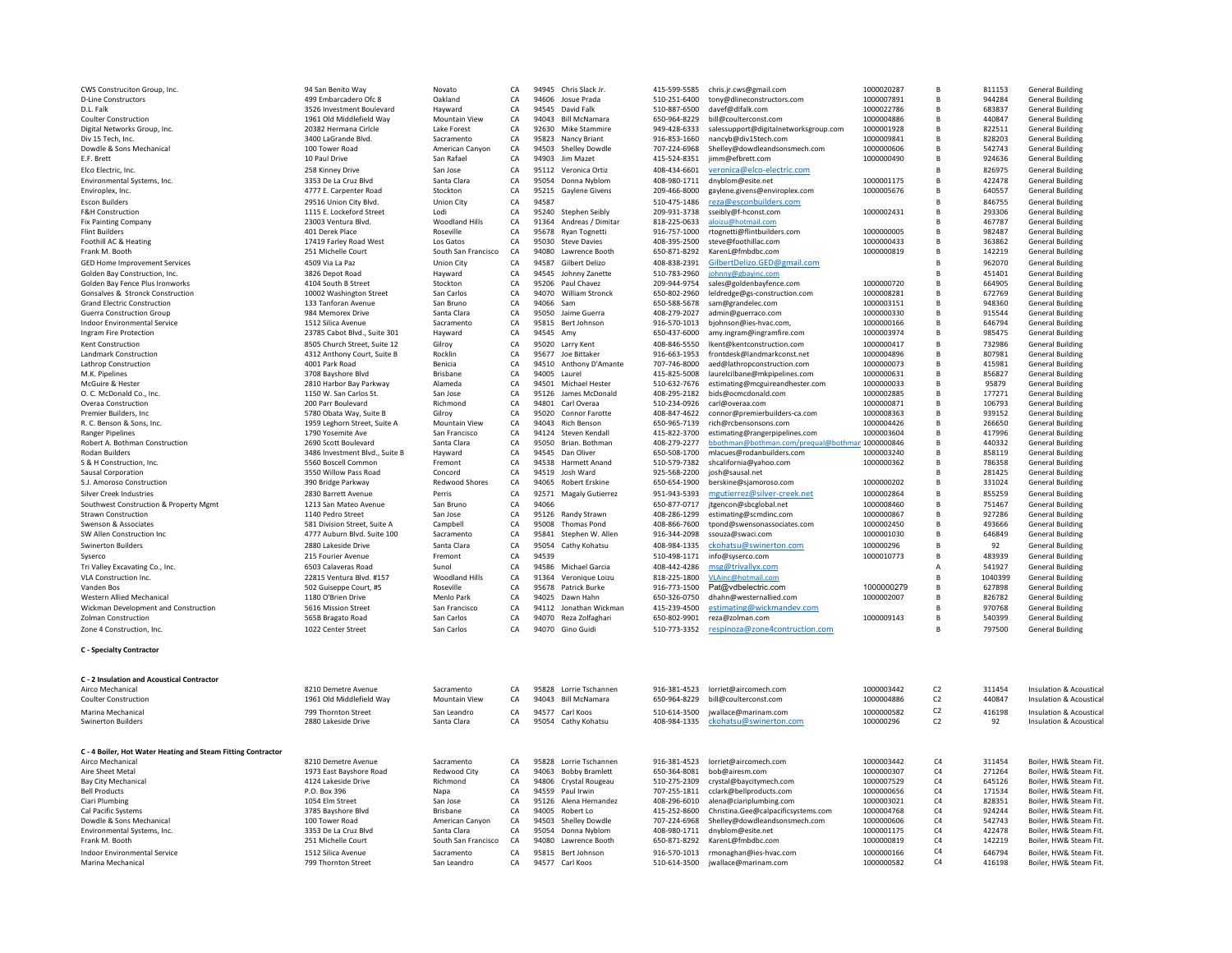| Murray Plumbing & Heating<br>O. C. McDonald Co., Inc.<br><b>Ranger Pipelines</b><br>Ray Hellwig Mechanical<br>Swinerton Builders | 2090 Farallon Drive<br>1150 W. San Carlos St.<br>1790 Yosemite Ave<br>1309 Laurelwood Road<br>2880 Lakeside Drive | San Leandro<br>San Jose<br>San Francisco<br>Santa Clara<br>Santa Clara | CA<br>CA<br>CA<br>CA<br>CA | 94577<br>95126<br>95054<br>95054 | Mike Dean<br>James McDonald<br>94124 Steven Kendall<br>Craig Moore<br>Cathy Kohatsu | 510-962-9459<br>408-295-2182<br>415-822-3700<br>408-727-5080<br>408-984-1335 | mdean@murraycompany.com<br>bids@ocmcdonald.com<br>estimating@rangerpipelines.com<br>craigm@hellwigmechanical.com<br>ckohatsu@swinerton.com | 1000008261<br>1000002885<br>1000003604<br>1000005760<br>100000296 | C4<br>C4<br>$\mathsf{C4}$<br>C4<br>C4 | 162382<br>177271<br>417996<br>616780<br>92 | Boiler, HW& Steam Fit.<br>Boiler, HW& Steam Fit.<br>Boiler, HW& Steam Fit.<br>Boiler, HW& Steam Fit.<br>Boiler, HW& Steam Fit. |
|----------------------------------------------------------------------------------------------------------------------------------|-------------------------------------------------------------------------------------------------------------------|------------------------------------------------------------------------|----------------------------|----------------------------------|-------------------------------------------------------------------------------------|------------------------------------------------------------------------------|--------------------------------------------------------------------------------------------------------------------------------------------|-------------------------------------------------------------------|---------------------------------------|--------------------------------------------|--------------------------------------------------------------------------------------------------------------------------------|
| C - 5 Framing and Rough Carpentry Contractor<br><b>Swinerton Builders</b>                                                        | 2880 Lakeside Drive                                                                                               | Santa Clara                                                            | CA                         |                                  | 95054 Cathy Kohatsu                                                                 | 408-984-1335                                                                 | ckohatsu@swinerton.com                                                                                                                     | 100000296                                                         | C5                                    | 92                                         | Framing & Rough Carp.                                                                                                          |
| C - 6 Cabinet, Millwork and Finish Carpentry Contractor                                                                          |                                                                                                                   |                                                                        |                            |                                  |                                                                                     |                                                                              |                                                                                                                                            |                                                                   |                                       |                                            |                                                                                                                                |
| <b>Swinerton Builders</b>                                                                                                        | 2880 Lakeside Drive                                                                                               | Santa Clara                                                            | CA                         |                                  | 95054 Cathy Kohatsu                                                                 | 408-984-1335                                                                 | ckohatsu@swinerton.com                                                                                                                     | 100000296                                                         | C6                                    | 92                                         | Cab., Mill. & Fin. Carp.                                                                                                       |
| C - 7 Low Voltage Systems Contractor                                                                                             |                                                                                                                   |                                                                        |                            |                                  |                                                                                     |                                                                              |                                                                                                                                            |                                                                   |                                       |                                            |                                                                                                                                |
| 3D Technology Services                                                                                                           | 11365 Sunrise Gold Circle                                                                                         | Rancho Cordova                                                         | CA                         |                                  | 95742 Debbie Boyle                                                                  | 925-455-1884                                                                 | dboyle@3dtsi.com                                                                                                                           | 1000000172                                                        | C7                                    | 757157                                     | <b>Low Voltage</b>                                                                                                             |
| Cal-Pacific Construction, Inc.<br><b>Consolidated Networks</b>                                                                   | 1009 Terra Nova Blvd<br>1261 Travis Blvd. #200                                                                    | Pacifica<br>Fairfield                                                  | CA<br>CA                   | 94044<br>94533                   | Kennedy Chan<br>Zach Burton                                                         | 650-557-1238<br>707-422-0781                                                 | kc@pacific888.com<br>zburton@cnc-usa.com                                                                                                   | 1000004756<br>1000007651                                          | C7<br>C7                              | 830908<br>965001                           | Low Voltage<br>Low Voltage                                                                                                     |
| Cupertino Electric                                                                                                               | 1132 N. 7th Street                                                                                                | San Jose                                                               | CA                         | 95112                            | Scott Slivka                                                                        | 408-808-8000                                                                 | scott slivka@cei.com                                                                                                                       | 1000003692                                                        | C7                                    | 174637                                     | Low Voltage                                                                                                                    |
| Digital Networks Group, Inc.                                                                                                     | 20382 Hermana Cirlcle                                                                                             | Lake Forest                                                            | CA                         |                                  | 92630 Mike Stammire                                                                 | 949-428-6333                                                                 | salessupport@digitalnetworksgroup.com                                                                                                      | 1000001928                                                        | C7                                    | 822511                                     | Low Voltage                                                                                                                    |
| Netronix Integration                                                                                                             | 2170 Paragon Drive                                                                                                | San Jose                                                               | CA                         |                                  | 95131 Terry Houk                                                                    | 408-573-1444                                                                 | thouk@netronixint.com                                                                                                                      | 1000001140                                                        | C7                                    | 901751                                     | Low Voltage                                                                                                                    |
| Pacific Power & Systems, Inc.                                                                                                    | 4970 Peabody Road                                                                                                 | Fairfield                                                              | CA                         | 94533                            | Amy Carlton                                                                         | 707-437-2300                                                                 | amyc@pacificposersystems.com                                                                                                               | 1000000341                                                        | C7                                    | 458315                                     | Low Voltage                                                                                                                    |
| <b>PCD</b><br>Radonich Corp DBA Cal Coast Telecom                                                                                | 1032 Maxwell Drive<br>886 Faulstich Court                                                                         | Santa Rosa<br>San Jose                                                 | CA<br>CA                   | 95401<br>95112                   | Christian Velasquez<br>Marie Pernick                                                | 707-546-3633<br>408-275-8888                                                 | cvelasquez@pcdinc.net<br>estimating@cctcom.net                                                                                             |                                                                   | C7<br>C7                              | 527657<br>732886                           | Low Voltage<br>Low Voltage                                                                                                     |
| Vanden Bos                                                                                                                       | 502 Guiseppe Court, #5                                                                                            | Roseville                                                              | CA                         | 95678                            | Patrick Burke                                                                       | 916-773-1500                                                                 | Pat@vdbelectric.com                                                                                                                        | 1000000279                                                        | C7                                    | 627898                                     | Low Voltage                                                                                                                    |
|                                                                                                                                  |                                                                                                                   |                                                                        |                            |                                  |                                                                                     |                                                                              |                                                                                                                                            |                                                                   |                                       |                                            |                                                                                                                                |
| C - 8 Concrete Contractor                                                                                                        |                                                                                                                   |                                                                        |                            |                                  |                                                                                     |                                                                              |                                                                                                                                            |                                                                   |                                       |                                            |                                                                                                                                |
| Build Group, Inc.<br>Golden Bay Construction, Inc.                                                                               | 160 S. Van Ness Avenue<br>3826 Depot Road                                                                         | San Francisco<br>Hayward                                               | CA<br>CA                   |                                  | 94103 Eric Owen<br>94545 Johnny Zanette                                             | 415-367-9399<br>510-783-2960                                                 | eric.owen@buildgc.com<br>johnny@gbayinc.com<br>bbothman@bothman.com                                                                        | 1000036092                                                        | C8<br>C8                              | 894951<br>451401                           | Concrete<br>Concrete                                                                                                           |
| Robert A. Bothman Construction                                                                                                   | 2690 Scott Boulevard                                                                                              | Santa Clara                                                            | CA                         |                                  | 95050 Brian, Bothman                                                                | 408-279-2277                                                                 | prequal@bothman.com                                                                                                                        | 1000000846                                                        | C8                                    | 440332                                     | Concrete                                                                                                                       |
| <b>Swinerton Builders</b>                                                                                                        | 2880 Lakeside Drive                                                                                               | Santa Clara                                                            | CA                         |                                  | 95054 Cathy Kohatsu                                                                 | 408-984-1335                                                                 | ckohatsu@swinerton.com                                                                                                                     | 100000296                                                         | C8                                    | 92                                         | Concrete                                                                                                                       |
|                                                                                                                                  |                                                                                                                   |                                                                        |                            |                                  |                                                                                     |                                                                              |                                                                                                                                            |                                                                   |                                       |                                            |                                                                                                                                |
| C - 9 Drywall Contractor                                                                                                         |                                                                                                                   |                                                                        |                            |                                  |                                                                                     |                                                                              |                                                                                                                                            |                                                                   |                                       |                                            |                                                                                                                                |
| <b>Coulter Construction</b><br>S & H Construction, Inc.                                                                          | 1961 Old Middlefield Way<br>5560 Boscell Common                                                                   | Mountain View<br>Fremont                                               | CA<br>CA                   |                                  | 94043 Bill McNamara<br>94538 Harmett Anand                                          | 510-579-7382                                                                 | 650-964-8229 bill@coulterconst.com<br>shcalifornia@yahoo.com                                                                               | 1000004886<br>1000000362                                          | C9<br>C9                              | 440847<br>786358                           | Drywall<br>Drywall                                                                                                             |
| Swinerton Builders                                                                                                               | 2880 Lakeside Drive                                                                                               | Santa Clara                                                            | CA                         | 95054                            | Cathy Kohatsu                                                                       | 408-984-1335                                                                 | ckohatsu@swinerton.com                                                                                                                     | 100000296                                                         | C9                                    | 92                                         | Drywall                                                                                                                        |
| C - 10 Electrical Contractor                                                                                                     |                                                                                                                   |                                                                        |                            |                                  |                                                                                     |                                                                              |                                                                                                                                            |                                                                   |                                       |                                            |                                                                                                                                |
| 3D Technology Services                                                                                                           | 11365 Sunrise Gold Circle                                                                                         | Rancho Cordova                                                         | CA                         | 95742                            | Debbie Boyle                                                                        | 925-455-1884                                                                 | dboyle@3dtsi.com                                                                                                                           | 1000000172                                                        | C10                                   | 757157                                     | Electrica                                                                                                                      |
| A.S.F. Electric                                                                                                                  | 76 Hill Street                                                                                                    | Daly City                                                              | CA                         | 94014                            | Cathleen Lagomarsino                                                                | 650-755-9032                                                                 | cathy@asfelectric.net                                                                                                                      | 1000025644                                                        | C10                                   | 720540/381065                              | Electrical                                                                                                                     |
| Airco Mechanical                                                                                                                 | 8210 Demetre Avenue                                                                                               | Sacramento                                                             | CA                         |                                  | 95828 Lorrie Tschannen                                                              | 916-381-4523                                                                 | lorriet@aircomech.com                                                                                                                      | 1000003442                                                        | C10                                   | 311454                                     | Electrical                                                                                                                     |
| Agbayani Construction                                                                                                            | 88 Dixon Court<br>712 Fountainhead Ct.                                                                            | Daly City                                                              | CA<br>CA                   | 94014<br>94583                   | Mariejo Rios                                                                        | 650-994-9380                                                                 | mariejo.rios@agbayani.com                                                                                                                  | 1000012612                                                        | C10<br>C10                            | 650472<br>801921                           | Electrical                                                                                                                     |
| Alcor Electric<br>Aram Electric                                                                                                  | 3055 Alvarado Street #110                                                                                         | San Ramon<br>San Leandro                                               | CA                         | 94577                            | <b>Boris Nemirovsky</b><br>Arturo Ramirez                                           | 415-760-0190<br>510-499-6678                                                 | boris@alcorelectric.net<br>admin@aramelectric.com                                                                                          | 1000002428<br>1000000489                                          | C10                                   | 978810                                     | Electrical<br>Electrical                                                                                                       |
| Atlas Pellizzari Electrical                                                                                                      | 450 Howland Street                                                                                                | Redwood City                                                           | CA                         | 94063                            | Jim Welshaar                                                                        | 650-364-1204                                                                 | jimw@atlas-pellizzari.com                                                                                                                  | 1000000068                                                        | C10                                   | 375862                                     | Electrical                                                                                                                     |
| Bockmon & Woody Electric Co., Inc.                                                                                               | 1528 El Pinal Drive                                                                                               | Stockton                                                               | CA                         | 95205                            | Nick Woody                                                                          | 209-464-2548                                                                 | garym@bockmonwoody.com                                                                                                                     | 1000002789                                                        | C10                                   | 588308                                     | Electrical                                                                                                                     |
| Cal Pacific Systems                                                                                                              | 3785 Bayshore Blvd                                                                                                | Brisbane                                                               | CA                         | 94005                            | Robert Lo                                                                           | 415-252-8600                                                                 | Christina.Gee@calpacificsystems.com                                                                                                        | 1000004768                                                        | C10                                   | 924244                                     | Electrical                                                                                                                     |
| Cal-Pacific Construction, Inc.                                                                                                   | 1009 Terra Nova Blvd                                                                                              | Pacifica                                                               | CA<br>CA                   | 94044                            | Kennedy Chan                                                                        | 650-557-1238                                                                 | kc@pacific888.com                                                                                                                          | 1000004756                                                        | C10<br>C10                            | 830908                                     | Electrical                                                                                                                     |
| <b>Collins Electrical</b><br>Cupertino Electric                                                                                  | 3412 Metro Drive<br>1132 N. 7th Street                                                                            | Stockton<br>San Jose                                                   | CA                         | 95213<br>95112                   | Dawn Kalua<br>Scott Slivka                                                          | 925-392-0134<br>408-808-8000                                                 | dkalua@collinselectric.com<br>scott slivka@cei.com                                                                                         | 1000000184<br>1000003692                                          | C10                                   | 115427<br>174637                           | Electrical<br>Electrical                                                                                                       |
| Del Monte Electric                                                                                                               | 6998 Sierra Court                                                                                                 | Dublin                                                                 | CA                         | 94568                            | <b>Scott Mullins</b>                                                                | 925-829-6000                                                                 | pmullins@delmonteelectric.com                                                                                                              | 1000000268                                                        | C10                                   | 161955                                     | Electrical                                                                                                                     |
| Delgado Electric                                                                                                                 | 145 Jonguil Lane                                                                                                  | Hollister                                                              | CA                         | 95023                            | Leo Delgado                                                                         | 831-630-9496                                                                 | leodelgado@delgadoelectricinc.com                                                                                                          | 1000000229                                                        | C10                                   | 862898                                     | Electrical                                                                                                                     |
| Digital Networks Group, Inc.                                                                                                     | 20382 Hermana Cirlcle                                                                                             | Lake Forest                                                            | CA                         |                                  | 92630 Mike Stammire                                                                 | 949-428-6333                                                                 | salessupport@digitalnetworksgroup.com                                                                                                      | 1000001928                                                        | C10                                   | 822511                                     | Electrical                                                                                                                     |
| <b>Digital Design Communications</b><br>Elco Electric, Inc.                                                                      | 8135 Capwell Drive<br>258 Kinney Drive                                                                            | Oakland<br>San Jose                                                    | CA<br>CA                   | 94621                            | Vic Zamora<br>95112 Veronica Ortiz                                                  | 510-632-0650<br>408-434-6601                                                 | vicmzamora@ddesigncom.com<br>veronica@elco-electric.com                                                                                    |                                                                   | C10<br>C10                            | 785247<br>826975                           | Electrical<br>Electrica                                                                                                        |
| Electrical Express, Inc.                                                                                                         | 375 Alabama St. Suite #100                                                                                        | San Francisco                                                          | CA                         |                                  | 94110 Veiko Horak                                                                   | 415-720-6224                                                                 | veiko.el.express@gmail.com                                                                                                                 | 1000015744                                                        | C10                                   | 979105                                     | Electrical                                                                                                                     |
| Frank M. Booth                                                                                                                   | 251 Michelle Court                                                                                                | South San Francisco                                                    | CA                         |                                  | 94080 Lawrence Booth                                                                | 650-871-8292                                                                 | KarenL@fmbdbc.com                                                                                                                          | 1000000819                                                        | C10                                   | 142219                                     | Electrical                                                                                                                     |
| GED Home Improvement Services                                                                                                    | 4509 Via La Paz                                                                                                   | <b>Union City</b>                                                      | CA                         | 94587                            | <b>Gilbert Delizo</b>                                                               | 408-838-2391                                                                 | GilbertDelizo.GED@gmail.com                                                                                                                |                                                                   | C10                                   | 962070                                     | Flectrical                                                                                                                     |
| Golden Bay Construction, Inc.                                                                                                    | 3826 Depot Road                                                                                                   | Hayward                                                                | CA                         |                                  | 94545 Johnny Zanette                                                                | 510-783-2960                                                                 | johnny@gbayinc.com                                                                                                                         |                                                                   | C10                                   | 451401                                     | Flectrica                                                                                                                      |
| Golden Bay Fence Plus Ironworks<br><b>Grand Electric Construction</b>                                                            | 4104 South B Street<br>133 Tanforan Avenue                                                                        | Stockton<br>San Bruno                                                  | CA<br>CA                   | 94066                            | 95206 Paul Chavez<br>Sam                                                            | 209-944-9754<br>650-588-5678                                                 | sales@goldenbayfence.com                                                                                                                   | 1000000720<br>1000003151                                          | C10<br>C10                            | 664905<br>948360                           | Electrical<br>Electrica                                                                                                        |
| H.A. Bowen Flectric                                                                                                              | 2055 Williams Street                                                                                              | San Leandro                                                            | CA                         |                                  | 94577 Robert Sztuk                                                                  | 510-483-0500                                                                 | sam@grandelec.com<br>Amy@bowenelectric.com                                                                                                 | 1000011864                                                        | C10                                   | 384915                                     | Flectrical                                                                                                                     |
| Ibarra Wiring                                                                                                                    | 17730 McLaughlin Court                                                                                            | Morgan Hill                                                            | CA                         | 95037 Lesa                       |                                                                                     | 408-955-0292                                                                 | lesa@ibarraws.com                                                                                                                          | 1000009150                                                        | C10                                   | 974468                                     | Electrical                                                                                                                     |
| Indoor Environmental Service                                                                                                     | 1512 Silica Avenue                                                                                                | Sacramento                                                             | CA                         | 95815                            | Bert Johnson                                                                        | 916-570-1013                                                                 | rmonaghan@ies-hvac.com                                                                                                                     | 1000000166                                                        | C10                                   | 646794                                     | Electrical                                                                                                                     |
| <b>Intermountain Electric</b>                                                                                                    | 947 Washington Avenue                                                                                             | San Carlos                                                             | CA                         | 94070                            | David Signorello                                                                    | 650-591-7118                                                                 | david@im-electric.com                                                                                                                      | 1000003083                                                        | C10                                   | 820909                                     | Electrical                                                                                                                     |
| Marina Mechanical                                                                                                                | 799 Thornton Street                                                                                               | San Leandro                                                            | CA                         | 94577                            | Carl Koos                                                                           | 510-614-3500                                                                 | jwallace@marinam.com                                                                                                                       | 1000000582                                                        | C10                                   | 416198                                     | Electrical                                                                                                                     |
| Pacific Power & Systems, Inc.                                                                                                    | 4970 Peabody Road                                                                                                 | Fairfield                                                              | CA                         | 94533                            | Amy Carlton                                                                         | 707-437-2300                                                                 | amyc@pacificposersystems.com                                                                                                               |                                                                   | C10                                   | 458315                                     | Electrica                                                                                                                      |
| <b>Pfeiffer Electric</b><br>S & H Construction, Inc.                                                                             | 448 Queens Lane<br>5560 Boscell Common                                                                            | San Jose<br>Fremont                                                    | CA<br>CA                   |                                  | 95112 William J. Pfeiffer<br>94538 Harmett Anand                                    | 408-436-8523<br>510-579-7382                                                 | bill@pfeifferelectric.com                                                                                                                  | 1000000785<br>1000000362                                          | C10<br>C10                            | 197773<br>786358                           | Electrical<br>Electrical                                                                                                       |
| Sanpri Electric, Inc.                                                                                                            | 14548 Charmeran Ave.                                                                                              | San Jose                                                               | CA                         |                                  | 95124 Barbara Burns                                                                 |                                                                              | shcalifornia@yahoo.com<br>408-210-3741 sanprielec.barbara@yahoo.com                                                                        | 1000007024                                                        | C10                                   | 828272                                     | Electrical                                                                                                                     |
|                                                                                                                                  |                                                                                                                   |                                                                        |                            |                                  |                                                                                     |                                                                              |                                                                                                                                            |                                                                   |                                       |                                            |                                                                                                                                |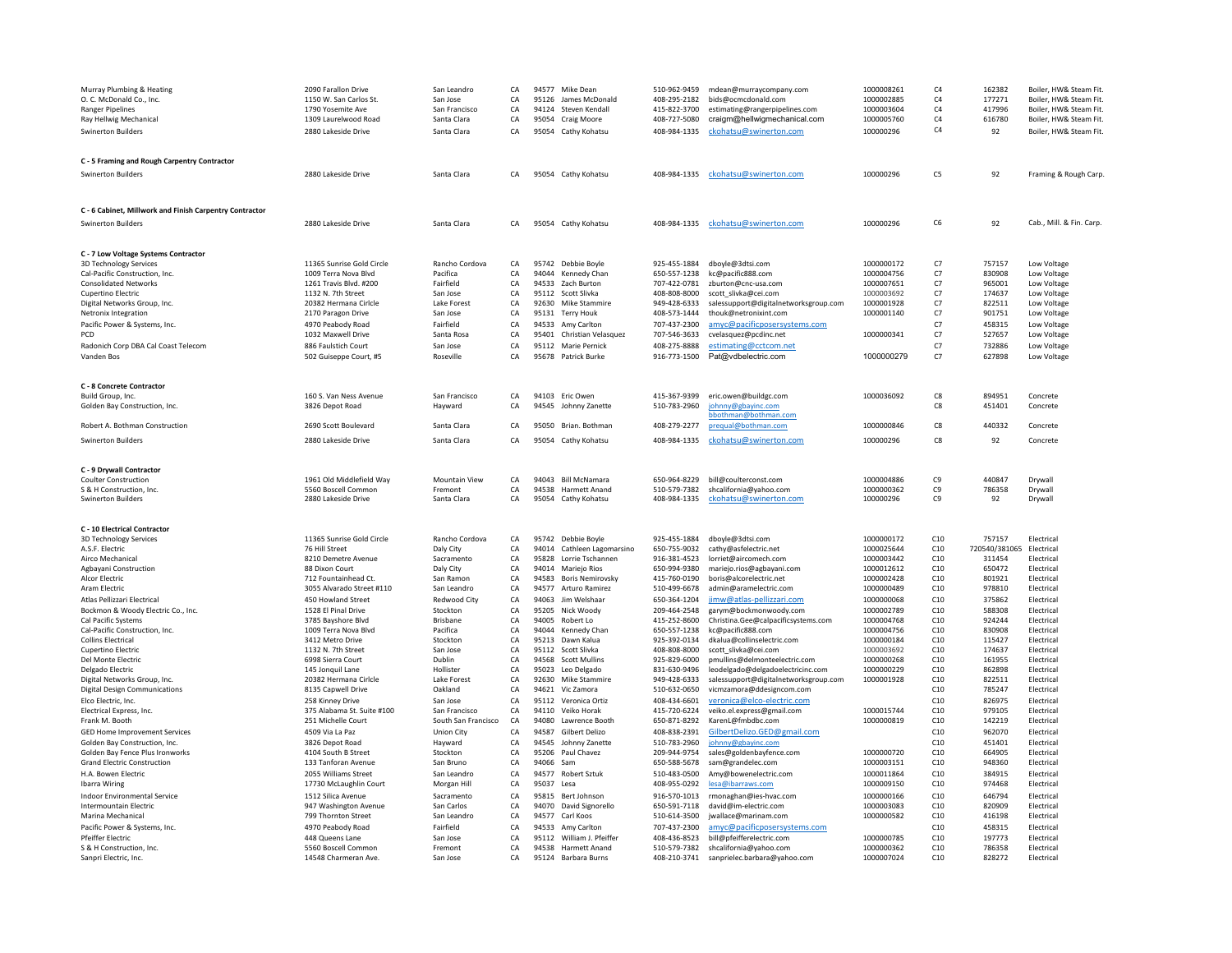| <b>Silver Creek Industries</b><br>Smith & Sons Electric<br>Syserco<br><b>Swinerton Builders</b><br>Vanden Bos<br><b>Zolman Construction</b><br>Zone 4 Construction, Inc.<br>C - 11 Elevator Contractor | 2830 Barrett Avenue<br>44255 Old Warm Springs Blvd<br>215 Fourier Avenue<br>2880 Lakeside Drive<br>502 Guiseppe Court, #5<br>565B Bragato Road<br>1022 Center Street | Perris<br>Fremont<br>Fremont<br>Santa Clara<br>Roseville<br>San Carlos<br>San Carlos | CA<br>CA<br>CA<br>CA<br>CA<br>CA<br>CA | 94538<br>94539<br>95678<br>94070 | 92571 Magaly Gutierrez<br>Charleen Smith-Lighthill<br>95054 Cathy Kohatsu<br>Patrick Burke<br>Reza Zolfaghari<br>94070 Gino Guidi | 951-943-5393<br>510-651-4994<br>510-498-1171<br>408-984-1335<br>916-773-1500<br>650-802-9901<br>510-773-3352 | mgutierrez@silver-creek.net<br>charleen@smithandsonselectric.com<br>info@syserco.com<br>ckohatsu@swinerton.com<br>Pat@vdbelectric.com<br>reza@zolman.com<br>respinoza@zone4contruction.com | 1000002864<br>1000000480<br>1000010773<br>100000296<br>1000000279<br>1000009143 | C10<br>C10<br>C10<br>C10<br>C10<br>C10<br>B | 855259<br>137138<br>483939<br>92<br>627898<br>540399<br>797500 | Electrical<br>Electrical<br>Electrica<br>Electrical<br>Electrical<br>Electrical<br><b>General Building</b> |
|--------------------------------------------------------------------------------------------------------------------------------------------------------------------------------------------------------|----------------------------------------------------------------------------------------------------------------------------------------------------------------------|--------------------------------------------------------------------------------------|----------------------------------------|----------------------------------|-----------------------------------------------------------------------------------------------------------------------------------|--------------------------------------------------------------------------------------------------------------|--------------------------------------------------------------------------------------------------------------------------------------------------------------------------------------------|---------------------------------------------------------------------------------|---------------------------------------------|----------------------------------------------------------------|------------------------------------------------------------------------------------------------------------|
| C - 12 Earthwork and Paving Contractors<br>Galeb Paving<br>Golden Bay Construction, Inc.                                                                                                               | 12340 Saratoga Sunnyvale Road<br>3826 Depot Road                                                                                                                     | Saratoga<br>Hayward                                                                  | СA<br>CA                               | 94545                            | 95070 Tomo Galeb<br>Johnny Zanette                                                                                                | 408-257-4747<br>510-783-2960                                                                                 | lee@galebpaving.com<br>johnny@gbayinc.com                                                                                                                                                  | 1000000487                                                                      | C12<br>C12                                  | 325912<br>451401                                               | Earthwork & Paving<br>Earthwork & Paving                                                                   |
| <b>Swinerton Builders</b>                                                                                                                                                                              | 2880 Lakeside Drive                                                                                                                                                  | Santa Clara                                                                          | CA                                     |                                  | 95054 Cathy Kohatsu                                                                                                               | 408-984-1335                                                                                                 | ckohatsu@swinerton.com                                                                                                                                                                     | 100000296                                                                       | C12                                         | 92                                                             | Earthwork & Paving                                                                                         |
| Tri Valley Excavating Co., Inc.                                                                                                                                                                        | 6503 Calaveras Road                                                                                                                                                  | Sunol                                                                                | CA                                     | 94586                            | Michael Garcia                                                                                                                    | 408-442-4286                                                                                                 | msg@trivallyx.com                                                                                                                                                                          |                                                                                 | $\overline{A}$                              | 541927                                                         | Earthwork & Pavine                                                                                         |
| C - 13 Fencing Contractor                                                                                                                                                                              |                                                                                                                                                                      |                                                                                      |                                        |                                  |                                                                                                                                   |                                                                                                              |                                                                                                                                                                                            |                                                                                 |                                             |                                                                |                                                                                                            |
| DRYCO Construction, Inc.                                                                                                                                                                               | 42745 Boscell Road                                                                                                                                                   | Fremont                                                                              | CA<br>CA                               |                                  | Stephen Saisi                                                                                                                     | 510-438-6500                                                                                                 | stephen@dryco.com                                                                                                                                                                          | 1000000720                                                                      | $\overline{A}$                              | 540379                                                         | Fencing                                                                                                    |
| Golden Bay Fence Plus Ironworks                                                                                                                                                                        | 4104 South B Street                                                                                                                                                  | Stockton                                                                             |                                        | 95206                            | Paul Chavez                                                                                                                       | 209-944-9754                                                                                                 | sales@goldenbayfence.com                                                                                                                                                                   |                                                                                 | C13                                         | 664905                                                         | Fencing                                                                                                    |
| C - 15 Flooring and Floor Covering Contractor                                                                                                                                                          |                                                                                                                                                                      |                                                                                      |                                        |                                  |                                                                                                                                   |                                                                                                              |                                                                                                                                                                                            |                                                                                 |                                             |                                                                |                                                                                                            |
| C - 16 Fire Protection Contractor                                                                                                                                                                      |                                                                                                                                                                      |                                                                                      |                                        |                                  |                                                                                                                                   |                                                                                                              |                                                                                                                                                                                            |                                                                                 |                                             |                                                                |                                                                                                            |
| Airco Mechanical<br><b>Bay Cities Fire Protection</b>                                                                                                                                                  | 8210 Demetre Avenue                                                                                                                                                  | Sacramento<br>Santa Rosa                                                             | CA<br>CA                               |                                  | 95828 Lorrie Tschannen<br>95401 John Hess                                                                                         | 916-381-4523<br>707-579-8694                                                                                 | lorriet@aircomech.com                                                                                                                                                                      | 1000003442<br>1000045613                                                        | C16<br>C16                                  | 311454<br>731222                                               | <b>Fire Protection</b><br><b>Fire Protection</b>                                                           |
| Cal-Pacific Construction, Inc.                                                                                                                                                                         | 51 Foley Street<br>1009 Terra Nova Blvd                                                                                                                              | Pacifica                                                                             | CA                                     |                                  | 94044 Kennedy Chan                                                                                                                | 650-557-1238                                                                                                 | bcfp@sbcglobal.net<br>kc@pacific888.com                                                                                                                                                    | 1000004756                                                                      | C16                                         | 830908                                                         | <b>Fire Protection</b>                                                                                     |
| Du-Mor Fire Systems, Inc.                                                                                                                                                                              | 17119 Placer Hills Road                                                                                                                                              | <b>Meadow Vista</b>                                                                  | CA                                     | 95722                            | Monya Logan                                                                                                                       | 530-878-9055                                                                                                 | monya@dumorfiresystems.com                                                                                                                                                                 | 1000006150                                                                      | C16                                         | 722228                                                         | <b>Fire Protection</b>                                                                                     |
| Frank M. Booth                                                                                                                                                                                         | 251 Michelle Court                                                                                                                                                   | South San Francisco                                                                  | CA                                     | 94080                            | Lawrence Booth                                                                                                                    | 650-871-8292                                                                                                 | KarenL@fmbdbc.com                                                                                                                                                                          | 1000000819                                                                      | C16                                         | 142219                                                         | <b>Fire Protection</b>                                                                                     |
| Ingram Fire Protection                                                                                                                                                                                 | 23785 Cabot Blvd., Suite 301                                                                                                                                         | Hayward                                                                              | CA                                     | 94545 Amv                        |                                                                                                                                   | 650-437-6000                                                                                                 | amy.ingram@ingramfire.com                                                                                                                                                                  | 1000003974                                                                      | C16<br>C16                                  | 985475                                                         | <b>Fire Protection</b>                                                                                     |
| Murray Plumbing & Heating<br>Presidential Fire Protection, Inc.                                                                                                                                        | 2090 Farallon Drive<br>4517 Harlin Drive                                                                                                                             | San Leandro<br>Sacramento                                                            | CA<br>${\sf CA}$                       | 94577                            | Mike Dear<br>95826 Fabian Robles                                                                                                  | 510-962-9459<br>916-379-9199                                                                                 | mdean@murraycompany.com<br>fabian@presidentialfireprotection.com                                                                                                                           | 1000008261                                                                      | C16                                         | 162382<br>847133                                               | <b>Fire Protection</b><br><b>Fire Protection</b>                                                           |
| <b>RCM</b>                                                                                                                                                                                             | 350 Enterprise Place                                                                                                                                                 | Tracy                                                                                | ${\sf CA}$                             | 95304                            |                                                                                                                                   | 209-833-8228                                                                                                 | radams@rcmfire.com                                                                                                                                                                         | 1000006192                                                                      | C16                                         | 793205                                                         | <b>Fire Protection</b>                                                                                     |
| Ray Hellwig Mechanical                                                                                                                                                                                 | 1309 Laurelwood Road                                                                                                                                                 | Santa Clara                                                                          | CA                                     |                                  | 95054 Craig Moore                                                                                                                 | 408-727-5080                                                                                                 | craigm@hellwigmechanical.com                                                                                                                                                               | 1000005760                                                                      | C16                                         | 616780                                                         | <b>Fire Protection</b>                                                                                     |
| Swinerton Builders                                                                                                                                                                                     | 2880 Lakeside Drive                                                                                                                                                  | Santa Clara                                                                          | CA                                     |                                  | 95054 Cathy Kohatsu                                                                                                               | 408-984-1335                                                                                                 | ckohatsu@swinerton.com                                                                                                                                                                     | 100000296                                                                       | C16                                         | 92                                                             | <b>Fire Protection</b>                                                                                     |
| Walschon Fire Protection                                                                                                                                                                               | 2178 Rheem Drive, Suite A                                                                                                                                            | Pleasanton                                                                           | CA                                     |                                  | 94588 Mantaya Roberts                                                                                                             | 650-594-1588                                                                                                 | mantaya@walschon.com                                                                                                                                                                       | 1000001040                                                                      | C16                                         | 568438                                                         | <b>Fire Protection</b>                                                                                     |
|                                                                                                                                                                                                        |                                                                                                                                                                      |                                                                                      |                                        |                                  |                                                                                                                                   |                                                                                                              |                                                                                                                                                                                            |                                                                                 |                                             |                                                                |                                                                                                            |
| C - 17 Glazing Contractor<br><b>Best Contracting Service</b>                                                                                                                                           | 19027 S. Hamilton Ave                                                                                                                                                | Gardena                                                                              | CA.                                    |                                  | 90248 Ela Vogeler                                                                                                                 | 310-328-6969                                                                                                 | evogeler@bestcontracting.com                                                                                                                                                               | 1000000563                                                                      | C17                                         | 456263                                                         | Glazing                                                                                                    |
|                                                                                                                                                                                                        |                                                                                                                                                                      |                                                                                      |                                        |                                  |                                                                                                                                   |                                                                                                              |                                                                                                                                                                                            |                                                                                 |                                             |                                                                |                                                                                                            |
| C - 20 Warm-Air Heating, Ventilating and Air-Conditioning Contractor<br>Airco Mechanical                                                                                                               | 8210 Demetre Avenue                                                                                                                                                  | Sacramento                                                                           | CA                                     |                                  | 95828 Lorrie Tschannen                                                                                                            | 916-381-4523                                                                                                 | lorriet@aircomech.com                                                                                                                                                                      | 1000003442                                                                      | C20                                         | 311454                                                         | <b>HVAC</b>                                                                                                |
| Agbayani Construction                                                                                                                                                                                  | 88 Dixon Court                                                                                                                                                       | Daly City                                                                            | CA                                     |                                  | 94014 Mariejo Rios                                                                                                                | 650-994-9380                                                                                                 | mariejo.rios@agbayani.com                                                                                                                                                                  | 1000012612                                                                      | C <sub>20</sub>                             | 650472                                                         | <b>HVAC</b>                                                                                                |
| Aire Sheet Metal                                                                                                                                                                                       | 1973 East Bayshore Road                                                                                                                                              | Redwood City                                                                         | CA                                     | 94063                            | <b>Bobby Bramlett</b>                                                                                                             | 650-364-8081                                                                                                 | bob@airesm.com                                                                                                                                                                             | 1000000307                                                                      | C20                                         | 271264                                                         | <b>HVAC</b>                                                                                                |
| Axis Mechanical                                                                                                                                                                                        | 2474 De La Cruz Blvd                                                                                                                                                 | Santa Clara                                                                          | CA                                     | 95050                            | Mike Herrera                                                                                                                      | 408-573-7400                                                                                                 | mikeh@axismechanicalinc.com                                                                                                                                                                | 1000021498                                                                      | C <sub>20</sub>                             | 974024                                                         | <b>HVAC</b>                                                                                                |
| <b>Bay City Mechanical</b><br><b>Bell Products</b>                                                                                                                                                     | 4124 Lakeside Drive<br>P.O. Box 396                                                                                                                                  | Richmond<br>Napa                                                                     | <b>CA</b><br>CA                        | 94806<br>94559                   | Crystal Rougeau<br>Paul Irwin                                                                                                     | 510-275-2309<br>707-255-1811                                                                                 | crystal@baycitymech.com<br>cclark@bellproducts.com                                                                                                                                         | 1000007529<br>1000000656                                                        | C20<br>C20                                  | 645126<br>171534                                               | <b>HVAC</b><br><b>HVAC</b>                                                                                 |
| Ciari Plumbing                                                                                                                                                                                         | 1054 Elm Street                                                                                                                                                      | San Jose                                                                             | CA                                     |                                  | 95126 Alena Hernandez                                                                                                             | 408-296-6010                                                                                                 | alena@ciariplumbing.com                                                                                                                                                                    | 1000003021                                                                      | C20                                         | 828351                                                         | <b>HVAC</b>                                                                                                |
| Cal Pacific Systems                                                                                                                                                                                    | 3785 Bayshore Blvd                                                                                                                                                   | <b>Brisbane</b>                                                                      | CA                                     | 94005                            | Robert Lo                                                                                                                         | 415-252-8600                                                                                                 | Christina.Gee@calpacificsystems.com                                                                                                                                                        | 1000004768                                                                      | C20                                         | 924244                                                         | <b>HVAC</b>                                                                                                |
| Div 15 Tech, Inc.                                                                                                                                                                                      | 3400 LaGrande Blvd.                                                                                                                                                  | Sacramento                                                                           | CA                                     | 95823                            | Nancy Briant                                                                                                                      | 916-853-1660                                                                                                 | nancyb@div15tech.com                                                                                                                                                                       | 1000009841                                                                      | C20                                         | 828203                                                         | <b>HVAC</b>                                                                                                |
| Dowdle & Sons Mechanical<br>Environmental Systems, Inc.                                                                                                                                                | 100 Tower Road<br>3353 De La Cruz Blvd                                                                                                                               | American Canyon<br>Santa Clara                                                       | CA<br>CA                               | 94503<br>95054                   | Shelley Dowdle<br>Donna Nyblom                                                                                                    | 707-224-6968<br>408-980-1711                                                                                 | Shelley@dowdleandsonsmech.com<br>dnyblom@esite.net                                                                                                                                         | 1000000606<br>1000001175                                                        | C20<br>C20                                  | 542743<br>422478                                               | <b>HVAC</b><br><b>HVAC</b>                                                                                 |
| Foothill AC & Heating                                                                                                                                                                                  | 17419 Farley Road West                                                                                                                                               | Los Gatos                                                                            | CA                                     | 95030                            | <b>Steve Davies</b>                                                                                                               | 408-395-2500                                                                                                 | steve@foothillac.com                                                                                                                                                                       | 1000000433                                                                      | C20                                         | 363862                                                         | <b>HVAC</b>                                                                                                |
| Frank M. Booth                                                                                                                                                                                         | 251 Michelle Court                                                                                                                                                   | South San Francisco                                                                  | CA                                     | 94080                            | Lawrence Booth                                                                                                                    | 650-871-8292                                                                                                 | KarenL@fmbdbc.com                                                                                                                                                                          | 1000000819                                                                      | C <sub>20</sub>                             | 142219                                                         | <b>HVAC</b>                                                                                                |
| HVAC Service Heating & AC                                                                                                                                                                              | 2490 Arnold Industrial Way, Ste. I                                                                                                                                   | Concord                                                                              | CA                                     |                                  | 94520 Alberto Mendez                                                                                                              | 925-318-4795                                                                                                 | steve@hvacserviceinc.net                                                                                                                                                                   | 1000012403                                                                      | C <sub>20</sub>                             | 964602                                                         | <b>HVAC</b>                                                                                                |
| <b>Indoor Environmental Service</b>                                                                                                                                                                    | 1512 Silica Avenue                                                                                                                                                   | Sacramento                                                                           | CA                                     | 95815                            | Bert Johnson                                                                                                                      | 916-570-1013                                                                                                 | rmonaghan@ies-hvac.com                                                                                                                                                                     | 1000000166                                                                      | C <sub>20</sub>                             | 646794                                                         | <b>HVAC</b>                                                                                                |
| Marina Mechanical<br>Monarch Mechanical                                                                                                                                                                | 799 Thornton Street<br>5199 Fulton Drive, Suite D                                                                                                                    | San Leandro<br>Fairfield                                                             | CA<br>CA                               | 94577<br>94534                   | Carl Koos<br>Jenise Miller                                                                                                        | 510-614-3500<br>707-374-4900                                                                                 | iwallace@marinam.com<br>jenise@monarchmech.com                                                                                                                                             | 1000000582<br>1000006144                                                        | C20<br>C <sub>20</sub>                      | 416198<br>736565                                               | <b>HVAC</b><br><b>HVAC</b>                                                                                 |
| Murray Plumbing & Heating                                                                                                                                                                              | 2090 Farallon Drive                                                                                                                                                  | San Leandro                                                                          | CA                                     |                                  | 94577 Mike Dean                                                                                                                   | 510-962-9459                                                                                                 | mdean@murraycompany.com                                                                                                                                                                    | 1000008261                                                                      | C20                                         | 162382                                                         | <b>HVAC</b>                                                                                                |
| O. C. McDonald Co., Inc.                                                                                                                                                                               | 1150 W. San Carlos St.                                                                                                                                               | San Jose                                                                             | CA                                     |                                  | 95126 James McDonald                                                                                                              | 408-295-2182                                                                                                 | bids@ocmcdonald.com                                                                                                                                                                        | 1000002885                                                                      | C20                                         | 177271                                                         | <b>HVAC</b>                                                                                                |
| Ray Hellwig Mechanical                                                                                                                                                                                 | 1309 Laurelwood Road                                                                                                                                                 | Santa Clara                                                                          | CA                                     |                                  | 95054 Craig Moore                                                                                                                 | 408-727-5080                                                                                                 | craigm@hellwigmechanical.com                                                                                                                                                               | 1000005760                                                                      | C20                                         | 616780                                                         | <b>HVAC</b>                                                                                                |
| S & H Construction, Inc.                                                                                                                                                                               | 5560 Boscell Common                                                                                                                                                  | Fremont                                                                              | CA                                     |                                  | 94538 Harmett Anand                                                                                                               | 510-579-7382                                                                                                 | shcalifornia@yahoo.com                                                                                                                                                                     | 1000000362                                                                      | C20                                         | 786358                                                         | <b>HVAC</b>                                                                                                |
| <b>Silver Creek Industries</b><br><b>Swinerton Builders</b>                                                                                                                                            | 2830 Barrett Avenue<br>2880 Lakeside Drive                                                                                                                           | Perris<br>Santa Clara                                                                | CA<br>CA                               |                                  | 92571 Magaly Gutierrez<br>95054 Cathy Kohatsu                                                                                     | 951-943-5393<br>408-984-1335                                                                                 | mgutierrez@silver-creek.net<br>ckohatsu@swinerton.com                                                                                                                                      | 1000002864<br>100000296                                                         | C20<br>C20                                  | 855259<br>92                                                   | <b>HVAC</b><br><b>HVAC</b>                                                                                 |
| <b>Trahan Mechanical</b>                                                                                                                                                                               | P.O. Box 10462                                                                                                                                                       | San Rafael                                                                           | CA                                     |                                  | 94912 Patrick Trahan                                                                                                              | 415-457-5541                                                                                                 | patrick@trahaninc.com                                                                                                                                                                      | 1000006155                                                                      | C20                                         | 774154                                                         | <b>HVAC</b>                                                                                                |
| Western Allied Mechanical                                                                                                                                                                              | 1180 O'Brien Drive                                                                                                                                                   | Menlo Park                                                                           | CA                                     |                                  | 94025 Dawn Hahn                                                                                                                   | 650-326-0750                                                                                                 | dhahn@westernallied.com                                                                                                                                                                    | 1000002007                                                                      | C20                                         | 826782                                                         | <b>HVAC</b>                                                                                                |
| Zone 4 Construction, Inc.                                                                                                                                                                              | 1022 Center Street                                                                                                                                                   | San Carlos                                                                           | CA                                     |                                  | 94070 Gino Guidi                                                                                                                  | 510-773-3352                                                                                                 | respinoza@zone4contruction.com                                                                                                                                                             |                                                                                 | B                                           | 797500                                                         | <b>General Building</b>                                                                                    |
| C - 21 Building Moving/Demolition Contractor                                                                                                                                                           |                                                                                                                                                                      |                                                                                      |                                        |                                  |                                                                                                                                   |                                                                                                              |                                                                                                                                                                                            |                                                                                 |                                             |                                                                |                                                                                                            |
| <b>D-Line Constructors</b>                                                                                                                                                                             | 499 Embarcadero Ofc 8                                                                                                                                                | Oakland                                                                              | СA                                     |                                  | 94606 Josue Prada                                                                                                                 | 510-251-6400                                                                                                 | tony@dlineconstructors.com                                                                                                                                                                 | 1000007891                                                                      | C <sub>21</sub>                             | 944284                                                         | Bldg. Mover & Demo                                                                                         |
| McGuire & Hester<br><b>Rodan Builders</b>                                                                                                                                                              | 2810 Harbor Bay Parkway                                                                                                                                              | Alameda                                                                              | CA<br>CA                               |                                  | 94501 Michael Hester<br>94545 Dan Oliver                                                                                          | 510-632-7676                                                                                                 | estimating@mcguireandhester.com                                                                                                                                                            | 1000000033<br>1000003240                                                        | C <sub>21</sub><br>C21                      | 95879<br>858119                                                | Bldg. Mover & Demo                                                                                         |
|                                                                                                                                                                                                        | 3486 Investment Blvd., Suite B                                                                                                                                       | Havward                                                                              |                                        |                                  |                                                                                                                                   | 650-508-1700                                                                                                 | mlacues@rodanbuilders.com                                                                                                                                                                  |                                                                                 |                                             |                                                                | Bldg. Mover & Demo                                                                                         |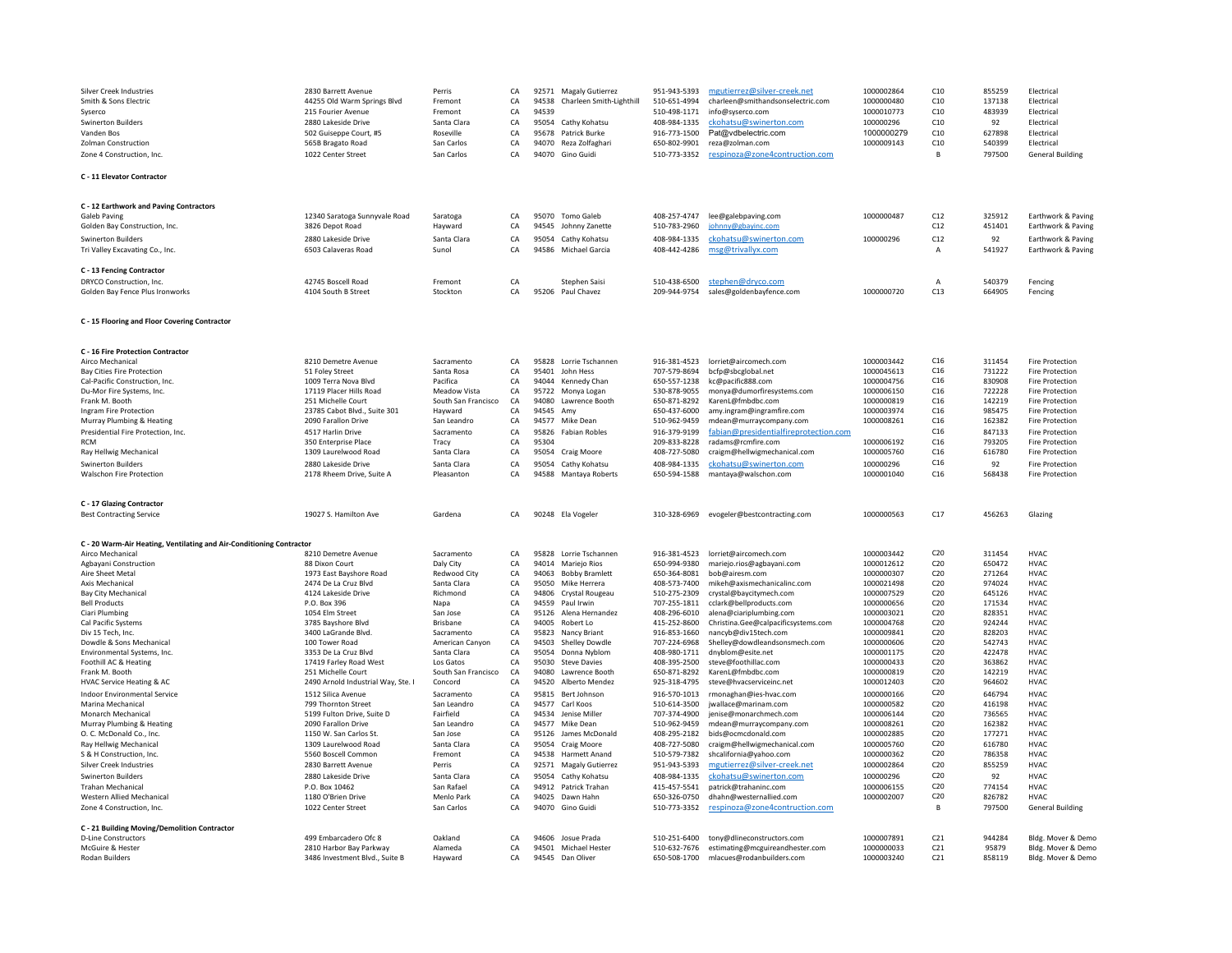| <b>Swinerton Builders</b>                                           | 2880 Lakeside Drive                        | Santa Clara          | CA       |                | 95054 Cathy Kohatsu          | 408-984-1335                 | ckohatsu@swinerton.com                                   | 100000296                | C <sub>21</sub>        | 92               | Bldg. Mover & Demo      |
|---------------------------------------------------------------------|--------------------------------------------|----------------------|----------|----------------|------------------------------|------------------------------|----------------------------------------------------------|--------------------------|------------------------|------------------|-------------------------|
| C - 22 Asbestos Abatement Contractor                                |                                            |                      |          |                |                              |                              |                                                          |                          |                        |                  |                         |
| C - 23 Ornamental Metal Contractor                                  |                                            |                      |          |                |                              |                              |                                                          |                          |                        |                  |                         |
| Frank M. Booth                                                      | 251 Michelle Court                         | South San Francisco  | CA       |                | 94080 Lawrence Booth         | 650-871-8292                 | KarenL@fmbdbc.com                                        | 1000000819               | C <sub>23</sub>        | 142219           | Ornamental Metal        |
| Golden Bay Fence Plus Ironworks                                     | 4104 South B Street                        | Stockton             | CA       |                | 95206 Paul Chavez            | 209-944-9754                 | sales@goldenbayfence.com                                 | 1000000720               | C <sub>23</sub>        | 664905           | <b>Ornamental Metal</b> |
| <b>Swinerton Builders</b>                                           | 2880 Lakeside Drive                        | Santa Clara          | CA       |                | 95054 Cathy Kohatsu          | 408-984-1335                 | ckohatsu@swinerton.com                                   | 100000296                | C <sub>23</sub>        | 92               | <b>Ornamental Metal</b> |
| C - 27 Landscaping Contractor                                       |                                            |                      |          |                |                              |                              |                                                          |                          |                        |                  |                         |
| <b>D-Line Constructors</b>                                          | 499 Embarcadero Ofc 8                      | Oakland              | CA       |                | 94606 Josue Prada            | 510-251-6400                 | tony@dlineconstructors.com                               | 1000007891               | C27                    | 944284           | Landscaping             |
| McGuire & Hester                                                    | 2810 Harbor Bay Parkway                    | Alameda              | CA       | 94501          | Michael Hester               | 510-632-7676                 | estimating@mcguireandhester.com                          | 1000000033               | C27                    | 95879            | Landscaping             |
|                                                                     |                                            |                      |          |                |                              |                              | bbothman@bothman.com                                     |                          |                        |                  |                         |
| Robert A. Bothman Construction                                      | 2690 Scott Boulevard                       | Santa Clara          | CA       | 95050          | Brian. Bothman               | 408-279-2277                 | prequal@bothman.com                                      | 1000000846               | C27                    | 440332           | Landscaping             |
| Silver Creek Industries                                             | 2830 Barrett Avenue                        | Perris               | CA       |                | 92571 Magaly Gutierrez       | 951-943-5393                 | mgutierrez@silver-creek.net                              | 1000002864               | C27                    | 855259           | Landscaping             |
| Zolman Construction                                                 | 565B Bragato Road                          | San Carlos           | CA       |                | 94070 Reza Zolfaghari        | 650-802-9901                 | reza@zolman.com                                          | 1000009143               | C27                    | 540399           | Landscaping             |
| C - 28 Lock and Security Equipment Contractor                       |                                            |                      |          |                |                              |                              |                                                          |                          |                        |                  |                         |
|                                                                     |                                            |                      |          |                |                              |                              |                                                          |                          |                        |                  |                         |
| C - 29 Masonry Contractor                                           |                                            |                      |          |                |                              |                              |                                                          |                          |                        |                  |                         |
| <b>Swinerton Builders</b>                                           | 2880 Lakeside Drive                        | Santa Clara          | CA       |                | 95054 Cathy Kohatsu          | 408-984-1335                 | ckohatsu@swinerton.com                                   | 100000296                | C <sub>29</sub>        | 92               | Masonry                 |
| C - 31 Construction Zone Traffic Control Contractor                 |                                            |                      |          |                |                              |                              |                                                          |                          |                        |                  |                         |
| <b>Collins Electrical</b>                                           | 3412 Metro Drive                           | Stockton             | CA       |                | 95213 Dawn Kalua             | 925-392-0134                 | dkalua@collinselectric.com                               | 1000000184               | C31                    | 115427           | Const. Zone TCC         |
| Golden Bay Construction, Inc.                                       | 3826 Depot Road                            | Hayward              | CA       | 94545          | Johnny Zanette               | 510-783-2960                 | johnny@gbayinc.com                                       |                          | C31                    | 451401           | Const. Zone TCC         |
| McGuire & Hester                                                    | 2810 Harbor Bay Parkway                    | Alameda              | CA       |                | 94501 Michael Hester         | 510-632-7676                 | estimating@mcguireandhester.com                          | 1000000033               | C31                    | 95879            | Const. Zone TCC         |
|                                                                     |                                            |                      |          |                |                              |                              |                                                          |                          |                        |                  |                         |
| C - 32 Parking and Highway Improvement Contractor                   |                                            |                      |          |                |                              |                              |                                                          |                          |                        |                  |                         |
| C - 33 Painting and Decorating Contractor                           |                                            |                      |          |                |                              |                              |                                                          |                          |                        |                  |                         |
| <b>Fix Painting Company</b>                                         | 23003 Ventura Blvd.                        | Woodland Hills       | CA       |                | 91364 Andreas / Dimitar      | 818-225-0633                 | aloizu@hotmail.com                                       |                          | C33                    | 467787           | Painting                |
| <b>Swinerton Builders</b>                                           | 2880 Lakeside Drive                        | Santa Clara          | CA       | 95054          | Cathy Kohatsu                | 408-984-1335                 | ckohatsu@swinerton.com                                   | 100000296                | C33                    | 92               | Painting                |
| VLA Construction Inc.                                               | 22815 Ventura Blvd. #157                   | Woodland Hills       | CA       | 91364          | Veronique Loizu              | 818-225-1800                 | VLAinc@hotmail.com                                       |                          | C33                    | 1040399          | Painting                |
| C - 34 Pipeline Contractor                                          |                                            |                      |          |                |                              |                              |                                                          |                          |                        |                  |                         |
| Airco Mechanical                                                    | 8210 Demetre Avenue                        | Sacramento           | CA       |                | 95828 Lorrie Tschannen       | 916-381-4523                 | lorriet@aircomech.com                                    | 1000003442               | C34                    | 311454           | Pipeline                |
| Murray Plumbing & Heating                                           | 2090 Farallon Drive                        | San Leandro          | CA       |                | 94577 Mike Dean              | 510-962-9459                 | mdean@murraycompany.com                                  | 1000008261               | C34                    | 162382           | Pipeline                |
|                                                                     |                                            |                      |          |                |                              |                              |                                                          |                          |                        |                  |                         |
| C 35 Lathing and Plastering Contractor<br><b>Swinerton Builders</b> | 2880 Lakeside Drive                        | Santa Clara          | CA       |                |                              | 408-984-1335                 |                                                          | 100000296                | C35                    | 92               | Lath & Plaster          |
|                                                                     |                                            |                      |          |                | 95054 Cathy Kohatsu          |                              | ckohatsu@swinerton.com                                   |                          |                        |                  |                         |
| C - 36 Plumbing Contractor                                          |                                            |                      |          |                |                              |                              |                                                          |                          |                        |                  |                         |
| Airco Mechanical                                                    | 8210 Demetre Avenue                        | Sacramento           | CA       |                | 95828 Lorrie Tschannen       | 916-381-4523                 | lorriet@aircomech.com                                    | 1000003442               | C36                    | 311454           | Plumbing                |
| Agbayani Construction                                               | 88 Dixon Court                             | Daly City            | CA       |                | 94014 Mariejo Rios           | 650-994-9380                 | mariejo.rios@agbayani.com                                | 1000012612               | C36                    | 650472           | Plumbing                |
| Bay City Mechanical                                                 | 4124 Lakeside Drive                        | Richmond             | CA       | 94806          | Crystal Rougeau              | 510-275-2309                 | crystal@baycitymech.com                                  | 1000007529               | C <sub>36</sub>        | 645126           | Plumbing                |
| <b>Bell Products</b>                                                | P.O. Box 396                               | Napa                 | CA       | 94559          | Paul Irwin                   | 707-255-1811                 | cclark@bellproducts.com                                  | 1000000656               | C <sub>36</sub>        | 171534           | Plumbing                |
| Ciari Plumbing                                                      | 1054 Elm Street                            | San Jose<br>Brisbane | CA       | 95126          | Alena Hernandez<br>Robert Lo | 408-296-6010                 | alena@ciariplumbing.com                                  | 1000003021               | C36<br>C <sub>36</sub> | 828351           | Plumbing<br>Plumbing    |
| Cal Pacific Systems<br>Cal-Pacific Construction, Inc.               | 3785 Bayshore Blvd<br>1009 Terra Nova Blvd | Pacifica             | CA<br>CA | 94005<br>94044 | Kennedy Chan                 | 415-252-8600<br>650-557-1238 | Christina.Gee@calpacificsystems.com<br>kc@pacific888.com | 1000004768<br>1000004756 | C <sub>36</sub>        | 924244<br>830908 | Plumbing                |
| Dinelli Plumbing                                                    | 1160 Chess Drive, Suite 5                  | Foster City          | CA       | 94404          | <b>John Dinelli</b>          | 650-372-9456                 | Maliad@dinelliplumbing.com                               | 1000000999               | C36                    | 801472           | Plumbing                |
| Dowdle & Sons Mechanical                                            | 100 Tower Road                             | American Canyon      | CA       | 94503          | Shelley Dowdle               | 707-224-6968                 | Shelley@dowdleandsonsmech.com                            | 1000000606               | C <sub>36</sub>        | 542743           | Plumbing                |
| Environmental Systems, Inc.                                         | 3353 De La Cruz Blvd                       | Santa Clara          | CA       | 95054          | Donna Nyblom                 | 408-980-1711                 | dnyblom@esite.net                                        | 1000001175               | C <sub>36</sub>        | 422478           | Plumbing                |
| Frank M. Booth                                                      | 251 Michelle Court                         | South San Francisco  | CA       | 94080          | Lawrence Booth               | 650-871-8292                 | KarenL@fmbdbc.com                                        | 1000000819               | C <sub>36</sub>        | 142219           | Plumbing                |
| <b>Grand Electric Construction</b>                                  | 133 Tanforan Avenue                        | San Bruno            | CA       | 94066 Sam      |                              | 650-588-5678                 | sam@grandelec.com<br>bjohnson@ies-hvac.com               | 1000003151               | C36                    | 948360           | Plumbing                |
| Indoor Environmental Service                                        | 1512 Silica Avenue                         | Sacramento           | CA       |                | 95815 Bert Johnson           | 916-570-1013                 | rmonaghan@ies-hvac.com                                   | 1000000166               | C36                    | 646794           | Plumbing                |
| Marina Mechanical                                                   | 799 Thornton Street                        | San Leandro          | CA       |                | 94577 Carl Koos              | 510-614-3500                 | jwallace@marinam.com                                     | 1000000582               | C36                    | 416198           | Plumbing                |
| Murray Plumbing & Heating                                           | 2090 Farallon Drive                        | San Leandro          | CA       | 94577          | Mike Dean                    | 510-962-9459                 | mdean@murraycompany.com                                  | 1000008261               | C36                    | 162382           | Plumbing                |
| O. C. McDonald Co., Inc.                                            | 1150 W. San Carlos St.                     | San Jose             | CA       | 95126          | James McDonald               | 408-295-2182                 | bids@ocmcdonald.com                                      | 1000002885               | C <sub>36</sub>        | 177271           | Plumbing                |
| Ray Hellwig Mechanical                                              | 1309 Laurelwood Road                       | Santa Clara          | CA       |                | 95054 Craig Moore            | 408-727-5080                 | craigm@hellwigmechanical.com                             | 1000005760               | C36                    | 616780           | Plumbing                |
| <b>Silver Creek Industries</b>                                      | 2830 Barrett Avenue                        | Perris               | CA       |                | 92571 Magaly Gutierrez       | 951-943-5393                 | mgutierrez@silver-creek.net                              | 1000002864               | C <sub>36</sub>        | 855259           | Plumbing                |
| Western Allied Mechanical                                           | 1180 O'Brien Drive                         | Menlo Park           | CA       | 94025          | Dawn Hahn                    | 650-326-0750                 | dhahn@westernallied.com                                  | 1000002007               | C <sub>36</sub>        | 826782           | Plumbing                |
| C - 38 Refrigeration Contractor                                     |                                            |                      |          |                |                              |                              |                                                          |                          |                        |                  |                         |
| Airco Mechanical                                                    | 8210 Demetre Avenue                        | Sacramento           | CA       |                | 95828 Lorrie Tschannen       | 916-381-4523                 | lorriet@aircomech.com                                    | 1000003442               | C38                    | 311454           | Refrigeration           |
| Environmental Systems, Inc.                                         | 3353 De La Cruz Blvd                       | Santa Clara          | CA       |                | 95054 Donna Nyblom           | 408-980-1711                 | dnyblom@esite.net                                        | 1000001175               | C38                    | 422478           | Refrigeration           |
| Frank M. Booth                                                      | 251 Michelle Court                         | South San Francisco  | CA       |                | 94080 Lawrence Booth         | 650-871-8292                 | KarenL@fmbdbc.com                                        | 1000000819               | C38                    | 142219           | Refrigeration           |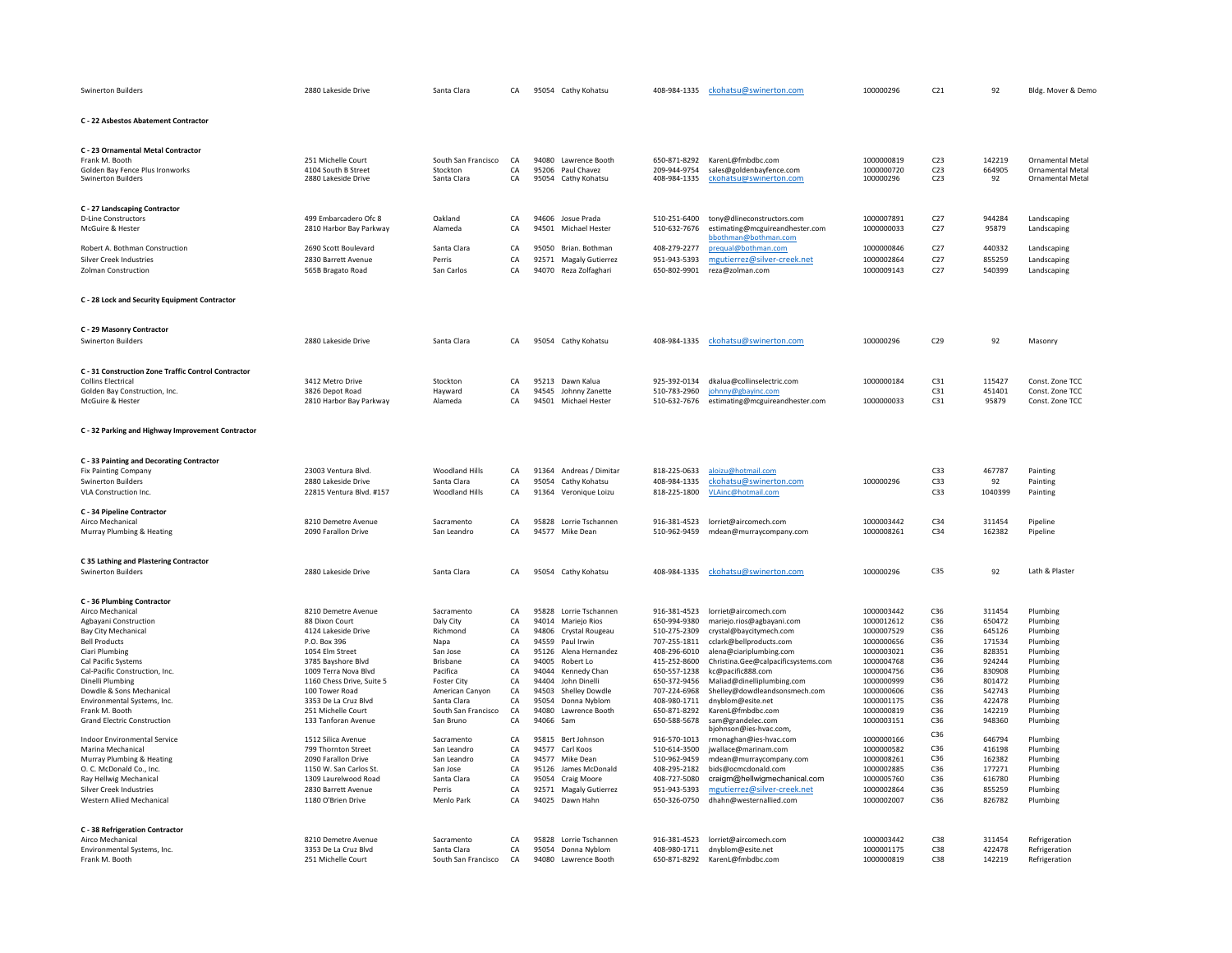|                                                                     |                                    |                      |           |       |                        |                              | bjohnson@ies-hvac.com,                     |            | C38 |        |                           |
|---------------------------------------------------------------------|------------------------------------|----------------------|-----------|-------|------------------------|------------------------------|--------------------------------------------|------------|-----|--------|---------------------------|
| Indoor Environmental Service                                        | 1512 Silica Avenue                 | Sacramento           | CA        |       | 95815 Bert Johnson     | 916-570-1013                 | rmonaghan@ies-hvac.com                     | 1000000166 |     | 646794 | Refrigeration             |
| Marina Mechanical                                                   | 799 Thornton Street                | San Leandro          | CA        |       | 94577 Carl Koos        | 510-614-3500                 | jwallace@marinam.com                       | 1000000582 | C38 | 416198 | Refrigeration             |
| Michael Venosta Plumbing (MVP)                                      | 8505 Church Street, Suite 13       | Gilroy               | CA        |       | 95020 Michael Venosta  | 408-842-4004                 | kelly@michaelvenostaplumbing.com           | 1000038998 | C38 | 969247 | Refrigeration             |
| <b>Silver Creek Industries</b>                                      | 2830 Barrett Avenue                | Perris               | CA        |       | 92571 Magaly Gutierrez | 951-943-5393                 | mgutierrez@silver-creek.net                | 1000002864 | C38 | 855259 | Refrigeration             |
| <b>Swinerton Builders</b>                                           | 2880 Lakeside Drive                | Santa Clara          | CA        |       | 95054 Cathy Kohatsu    | 408-984-1335                 | ckohatsu@swinerton.com                     | 100000296  | C38 | 92     | Refrigeration             |
|                                                                     |                                    |                      |           |       |                        |                              |                                            |            |     |        |                           |
| C - 39 Roofing Contractor<br><b>Best Contracting Service</b>        | 19027 S. Hamilton Ave              |                      | CA        |       | 90248 Ela Vogeler      |                              | evogeler@bestcontracting.com               | 1000000563 | C39 | 456263 | Roofing                   |
|                                                                     | 1213 San Mateo Avenue              | Gardena<br>San Bruno | CA        | 94066 |                        | 310-328-6969<br>650-877-0717 |                                            | 1000008460 | C39 | 751467 | Roofing                   |
| Southwest Construction & Property Mgmt<br>SW Allen Construction Inc | 4777 Auburn Blvd. Suite 100        | Sacramento           | CA        |       | 95841 Stephen W. Allen | 916-344-2098                 | jtgencon@sbcglobal.net<br>ssouza@swaci.com | 1000001030 | C39 | 646849 | Roofing                   |
|                                                                     |                                    |                      |           |       |                        |                              |                                            |            | C39 |        |                           |
| <b>Swinerton Builders</b>                                           | 2880 Lakeside Drive                | Santa Clara          | CA        | 95054 | Cathy Kohatsu          | 408-984-1335                 | ckohatsu@swinerton.com                     | 100000296  |     |        | Roofing                   |
| <b>Zolman Construction</b>                                          | 565B Bragato Road                  | San Carlos           | CA        | 94070 | Reza Zolfaghari        | 650-802-9901                 | reza@zolman.com                            | 1000009143 | C39 | 540399 | Roofing                   |
| C - 42 Sanitation System Contractor                                 |                                    |                      |           |       |                        |                              |                                            |            |     |        |                           |
| Airco Mechanical                                                    | 8210 Demetre Avenue                | Sacramento           | CA        |       | 95828 Lorrie Tschannen | 916-381-4523                 | lorriet@aircomech.com                      | 1000003442 | C42 | 311454 | Sanitation Sys.           |
| Frank M. Booth                                                      | 251 Michelle Court                 | South San Francisco  | CA        | 94080 | Lawrence Booth         | 650-871-8292                 | KarenL@fmbdbc.com                          | 1000000819 | C42 | 142219 | Sanitation Sys.           |
| Murray Plumbing & Heating                                           | 2090 Farallon Drive                | San Leandro          | CA        | 94577 | Mike Dean              | 510-962-9459                 | mdean@murraycompany.com                    | 1000008261 | C42 | 162382 | Sanitation Sys.           |
| O. C. McDonald Co., Inc.                                            | 1150 W. San Carlos St.             | San Jose             | CA        |       | 95126 James McDonald   | 408-295-2182                 | bids@ocmcdonald.com                        | 1000002885 | C42 | 177271 | Sanitation Sys.           |
| <b>Swinerton Builders</b>                                           | 2880 Lakeside Drive                | Santa Clara          | CA        |       | 95054 Cathy Kohatsu    | 408-984-1335                 | ckohatsu@swinerton.com                     | 100000296  | C42 | 92     | Sanitation Sys.           |
|                                                                     |                                    |                      |           |       |                        |                              |                                            |            |     |        |                           |
| C - 43 Sheet Metal Contractor                                       |                                    |                      |           |       |                        |                              |                                            |            |     |        |                           |
| Airco Mechanical                                                    | 8210 Demetre Avenue                | Sacramento           | CA        |       | 95828 Lorrie Tschannen | 916-381-4523                 | lorriet@aircomech.com                      | 1000003442 | C43 | 311454 | Sheet Metal               |
| Aire Sheet Metal                                                    | 1973 East Bayshore Road            | Redwood City         | CA        |       | 94063 Bobby Bramlett   | 650-364-8081                 | bob@airesm.com                             | 1000000307 | C43 | 271264 | Sheet Metal               |
| Bay City Mechanical                                                 | 4124 Lakeside Drive                | Richmond             | CA        | 94806 | Crystal Rougeau        | 510-275-2309                 | crystal@baycitymech.com                    | 1000007529 | C43 | 645126 | Sheet Metal               |
| <b>Bell Products</b>                                                | P.O. Box 396                       | Napa                 | CA        | 94559 | Paul Irwin             | 707-255-1811                 | cclark@bellproducts.com                    | 1000000656 | C43 | 171534 | Sheet Metal               |
|                                                                     |                                    |                      |           |       |                        |                              |                                            |            |     |        |                           |
| <b>Best Contracting Service</b>                                     | 19027 S. Hamilton Ave              | Gardena              | CA        | 90248 | Ela Vogeler            | 310-328-6969                 | evogeler@bestcontracting.com               | 1000000563 | C43 | 456263 | Sheet Metal               |
| Environmental Systems, Inc.                                         | 3353 De La Cruz Blvd               | Santa Clara          | CA        | 95054 | Donna Nyblom           | 408-980-1711                 | dnyblom@esite.net                          | 1000001175 | C43 | 422478 | Sheet Metal               |
| Foothill AC & Heating                                               | 17419 Farley Road West             | Los Gatos            | CA        | 95030 | <b>Steve Davies</b>    | 408-395-2500                 | steve@foothillac.com                       | 1000000433 | C43 | 363862 | Sheet Metal               |
| Frank M. Booth                                                      | 251 Michelle Court                 | South San Francisco  | CA        | 94080 | Lawrence Booth         | 650-871-8292                 | KarenL@fmbdbc.com                          | 1000000819 | C43 | 142219 | Sheet Meta                |
| HVAC Service Heating & AC                                           | 2490 Arnold Industrial Way, Ste. I | Concord              | CA        | 94520 | Alberto Mendez         | 925-318-4795                 | steve@hvacserviceinc.net                   | 1000012403 | C43 | 964602 | Sheet Meta                |
| <b>Indoor Environmental Service</b>                                 | 1512 Silica Avenue                 | Sacramento           | CA        | 95815 | Bert Johnson           | 916-570-1013                 | rmonaghan@ies-hvac.com                     | 1000000166 | C43 | 646794 | Sheet Metal               |
| Marina Mechanical                                                   | 799 Thornton Street                | San Leandro          | CA        | 94577 | Carl Koos              | 510-614-3500                 | jwallace@marinam.com                       | 1000000582 | C43 | 416198 | Sheet Metal               |
| Monarch Mechanical                                                  | 5199 Fulton Drive, Suite D         | Fairfield            | CA        | 94534 | Jenise Miller          | 707-374-4900                 | jenise@monarchmech.com                     | 1000006144 | C43 | 736565 | Sheet Metal               |
| O. C. McDonald Co., Inc.                                            | 1150 W. San Carlos St.             | San Jose             | CA        |       | 95126 James McDonald   | 408-295-2182                 | bids@ocmcdonald.com                        | 1000002885 | C43 | 177271 | Sheet Metal               |
| Ray Hellwig Mechanical                                              | 1309 Laurelwood Road               | Santa Clara          | <b>CA</b> |       | 95054 Craig Moore      | 408-727-5080                 | craigm@hellwigmechanical.com               | 1000005760 | C43 | 616780 | Sheet Metal               |
| Trahan Mechanical                                                   | P.O. Box 10462                     | San Rafael           | CA        |       | 94912 Patrick Trahan   | 415-457-5541                 | patrick@trahaninc.com                      | 1000006155 | C43 | 774154 | Sheet Metal               |
|                                                                     |                                    |                      |           |       |                        |                              |                                            |            |     |        | Sheet Metal               |
| C - 45 Sign Contractor                                              |                                    |                      |           |       |                        |                              |                                            |            |     |        |                           |
|                                                                     |                                    |                      |           |       |                        |                              |                                            |            |     |        |                           |
| C - 46 Solar Contractor                                             |                                    |                      |           |       |                        |                              |                                            |            |     |        |                           |
| Cupertino Electric                                                  | 1132 N. 7th Street                 | San Jose             | CA        |       | 95112 Scott Slivka     | 408-808-8000                 | scott_slivka@cei.com                       | 1000003692 | C46 | 174637 | Solar                     |
| <b>Swinerton Builders</b>                                           | 2880 Lakeside Drive                | Santa Clara          | CA        |       | 95054 Cathy Kohatsu    | 408-984-1335                 | ckohatsu@swinerton.com                     | 100000296  | C46 | 92     | Solar                     |
| C - 47 General Manufactured Housing Contractor                      |                                    |                      |           |       |                        |                              |                                            |            |     |        |                           |
|                                                                     |                                    |                      |           |       |                        |                              |                                            |            |     |        |                           |
| C - 50 Reinforcing Steel Contractor                                 |                                    |                      |           |       |                        |                              |                                            |            |     |        |                           |
| <b>Swinerton Builders</b>                                           | 2880 Lakeside Drive                | Santa Clara          | CA        |       | 95054 Cathy Kohatsu    | 408-984-1335                 | ckohatsu@swinerton.com                     | 100000296  | C50 | 92     | <b>Reinforcing Steel</b>  |
|                                                                     |                                    |                      |           |       |                        |                              |                                            |            |     |        |                           |
| C - 51 Structural Steel Contractor                                  |                                    |                      |           |       |                        |                              |                                            |            |     |        |                           |
|                                                                     |                                    |                      |           |       |                        |                              |                                            |            |     |        |                           |
| Swinerton Builders                                                  | 2880 Lakeside Drive                | Santa Clara          | CA        | 95054 | Cathy Kohatsu          | 408-984-1335                 | ckohatsu@swinerton.com                     | 100000296  | C51 | 92     | <b>Structural Steel</b>   |
| C - 53 Swimming Pool Contractor                                     |                                    |                      |           |       |                        |                              |                                            |            |     |        |                           |
|                                                                     |                                    |                      |           |       |                        |                              |                                            |            |     |        |                           |
| C - 54 Ceramic and Mosaic Tile Contractor                           |                                    |                      |           |       |                        |                              |                                            |            |     |        |                           |
|                                                                     |                                    |                      |           |       |                        |                              |                                            |            |     |        |                           |
| C - 55 Water Conditioning Contractor                                |                                    |                      |           |       |                        |                              |                                            |            |     |        |                           |
| <b>Swinerton Builders</b>                                           | 2880 Lakeside Drive                | Santa Clara          | CA        |       | 95054 Cathy Kohatsu    | 408-984-1335                 | ckohatsu@swinerton.com                     | 100000296  | C55 | 92     | <b>Water Conditioning</b> |
|                                                                     |                                    |                      |           |       |                        |                              |                                            |            |     |        |                           |

**C - 57 Well Drilling Contractor**

**C - 60 Welding Contractor**